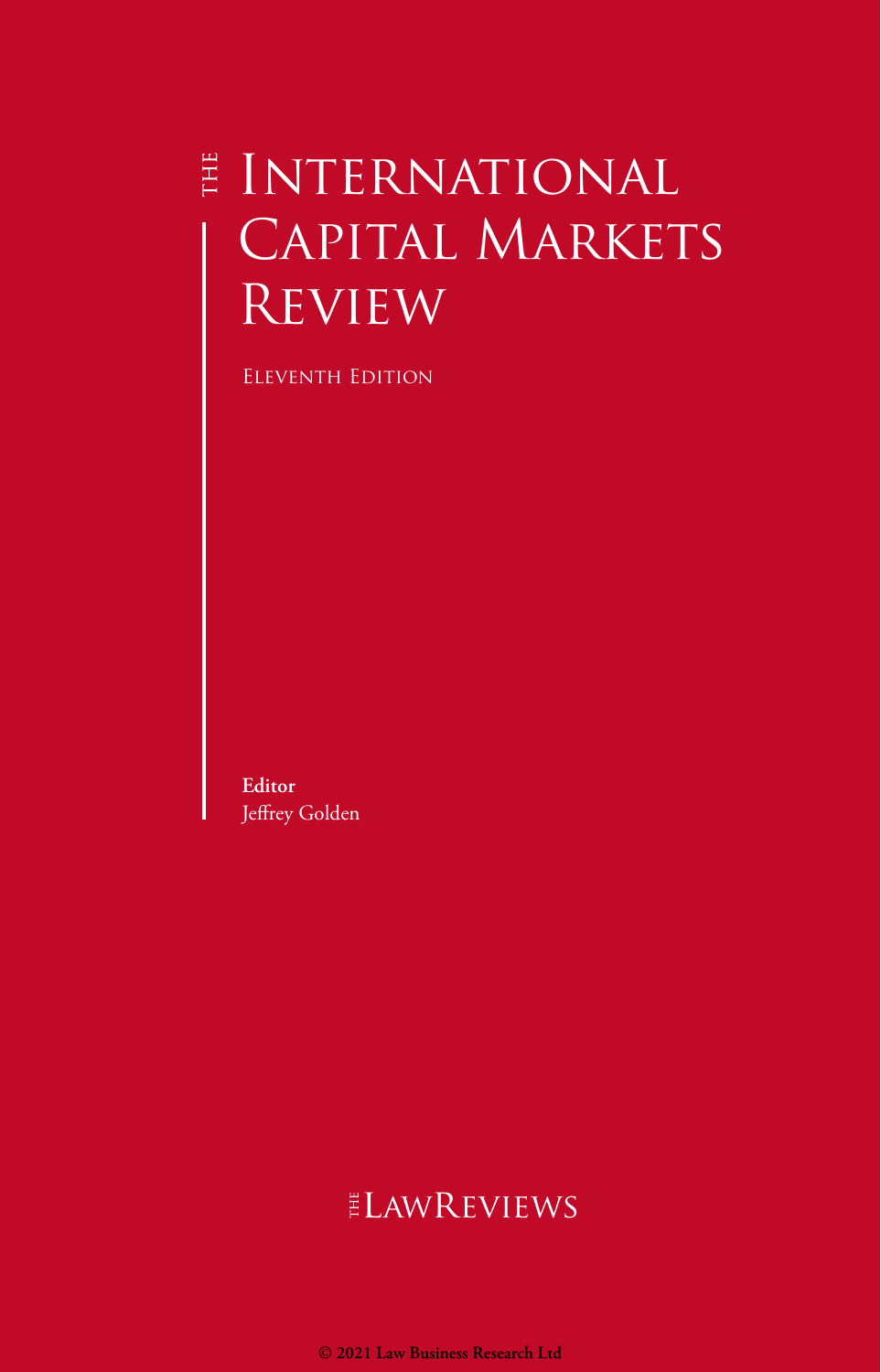# $\ddot{\Xi}$  INTERNATIONAL Capital Markets Review

Eleventh Edition

Reproduced with permission from Law Business Research Ltd This article was first published in November 2021 For further information please contact Nick.Barette@thelawreviews.co.uk

**Editor** Jeffrey Golden

ELAWREVIEWS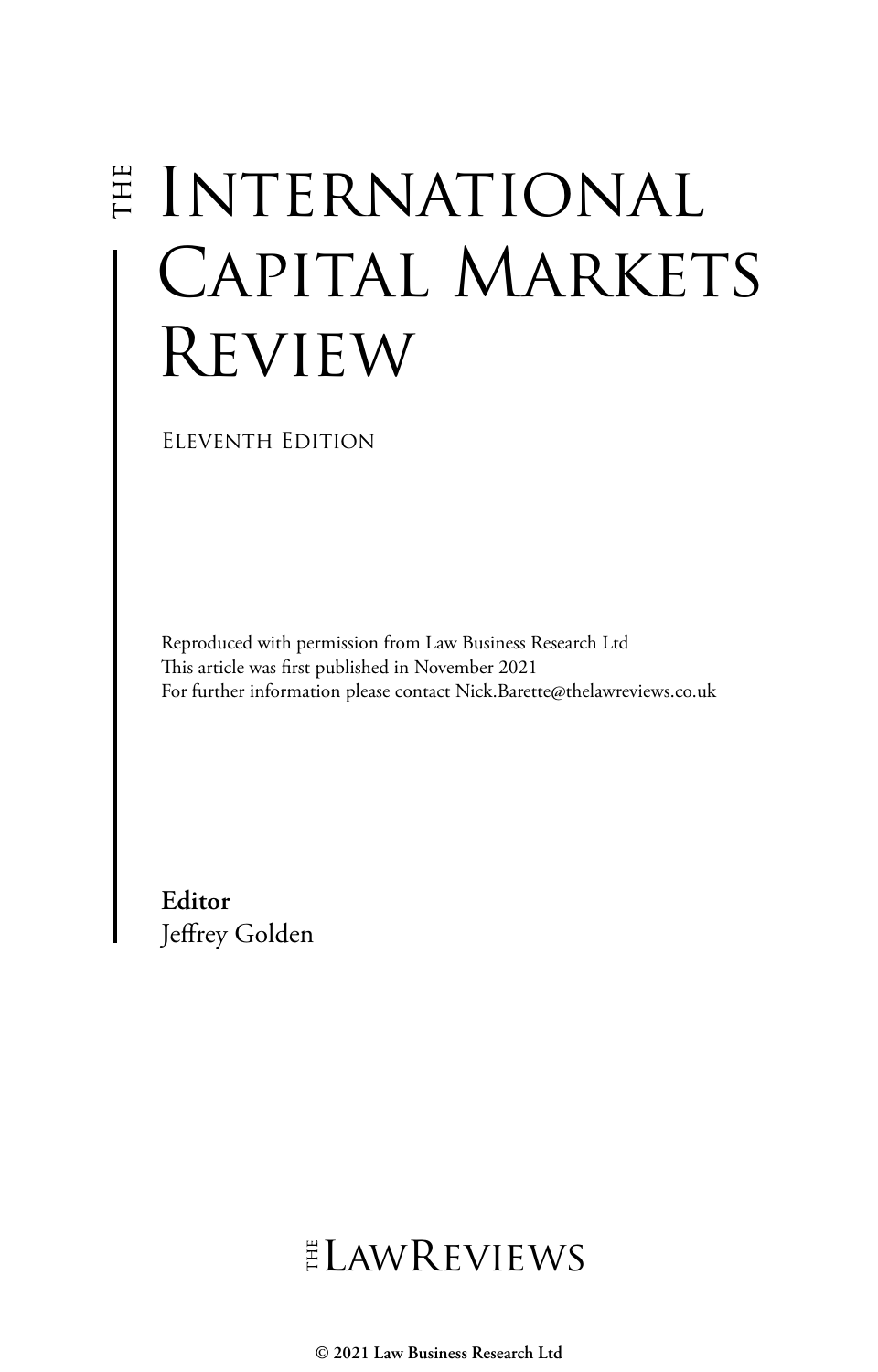#### PUBLISHER Clare Bolton

#### HEAD OF BUSINESS DEVELOPMENT Nick Barette

TEAM LEADERS Joel Woods, Jack Bagnall

BUSINESS DEVELOPMENT MANAGERS Rebecca Mogridge, Katie Hodgetts, Joey Kwok

> RESEARCH LEAD Kieran Hansen

EDITORIAL COORDINATOR Alex Bagley

PRODUCTION AND OPERATIONS DIRECTOR Adam Myers

> PRODUCTION EDITOR Felicia Rosas

#### **SUBEDITOR** Sarah Andreoli

CHIEF EXECUTIVE OFFICER Nick Brailey

Published in the United Kingdom by Law Business Research Ltd, London Meridian House, 34–35 Farringdon Street, London, EC4A 4HL, UK © 2021 Law Business Research Ltd www.TheLawReviews.co.uk

No photocopying: copyright licences do not apply. The information provided in this publication is general and may not apply in a specific situation, nor does it necessarily represent the views of authors' firms or their clients. Legal advice should always be sought before taking any legal action based on the information provided. The publishers accept no responsibility for any acts or omissions contained herein. Although the information provided was accurate as at October 2021, be advised that this is a developing area. Enquiries concerning reproduction should be sent to Law Business Research, at the address above. Enquiries concerning editorial content should be directed to the Publisher – clare.bolton@lbresearch.com

ISBN 978-1-83862-792-8

Printed in Great Britain by Encompass Print Solutions, Derbyshire Tel: 0844 2480 112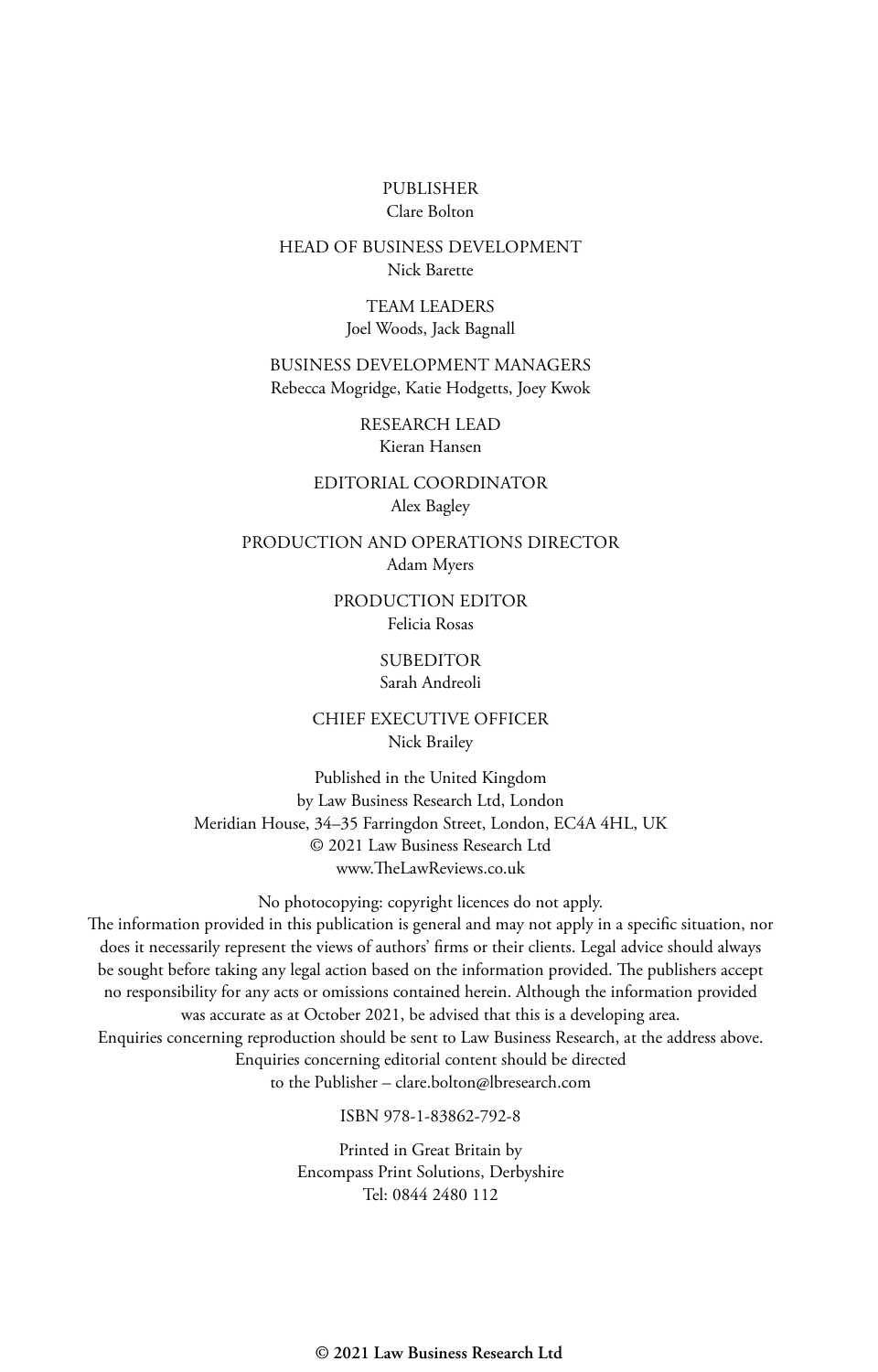### ACKNOWLEDGEMENTS

The publisher acknowledges and thanks the following for their assistance throughout the preparation of this book:

3 HARE COURT CHAMBERS

AFRIDI & ANGELL

ALLEN & OVERY

#### CMS REICH-ROHRWIG HAINZ RECHTSANWÄLTE GMBH

#### DE PARDIEU BROCAS MAFFEI

G ELIAS & CO

#### GORRISSEN FEDERSPIEL ADVOKATPARTNERSELSKAB

INTERNATIONAL COUNSEL BUREAU

KING & WOOD MALLESONS

LEE AND LI, ATTORNEYS-AT-LAW

MONASTYRSKY, ZYUBA, STEPANOV & PARTNERS

MORRISON & FOERSTER LAW OFFICES

NADER, HAYAUX & GOEBEL

NIEDERER KRAFT FREY LTD

PAKSOY

PINHEIRO NETO ADVOGADOS

SIDLEY AUSTIN LLP

VIEIRA DE ALMEIDA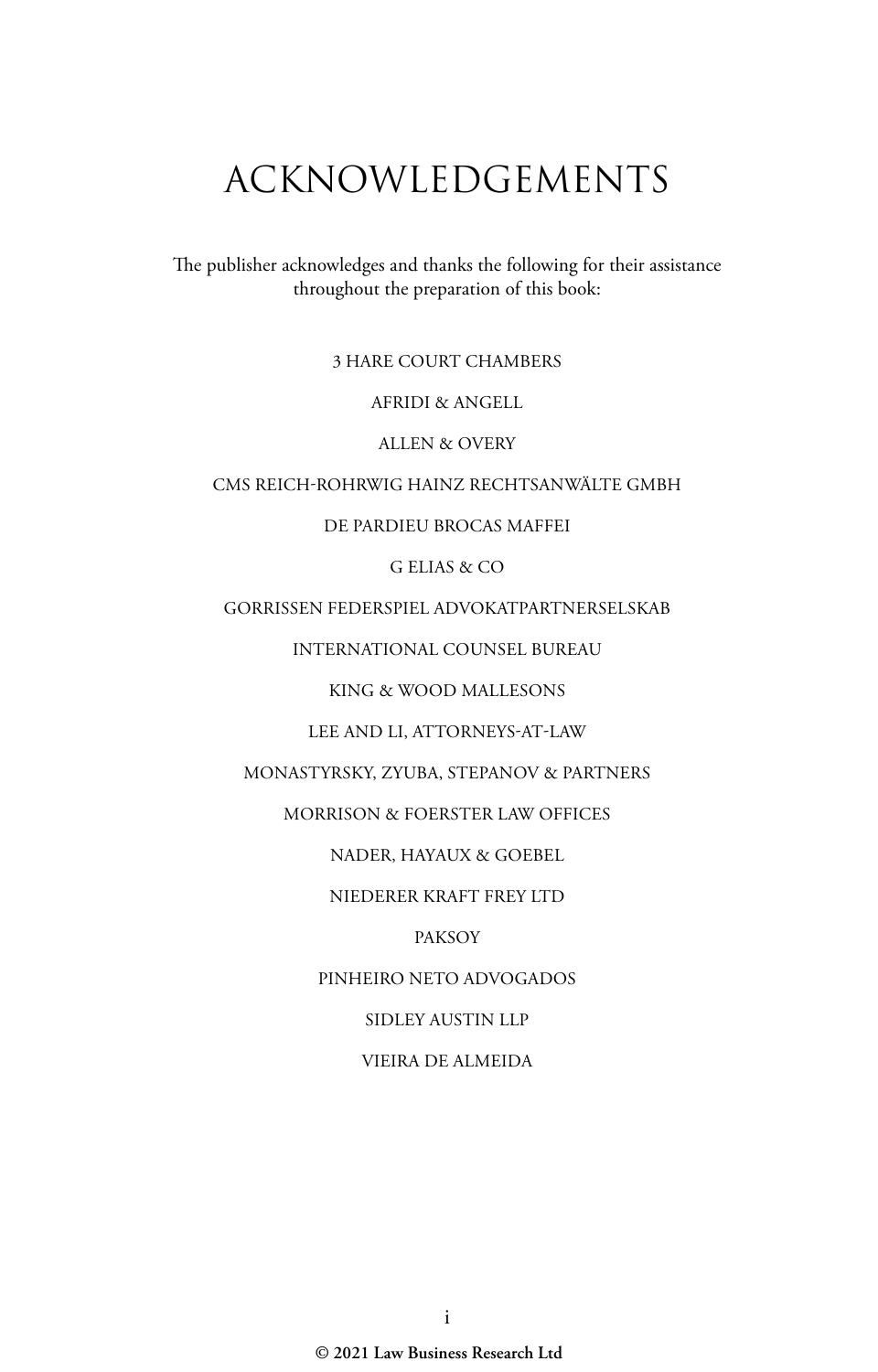### CONTENTS

| Jeffrey Golden |                                                                                                         |  |
|----------------|---------------------------------------------------------------------------------------------------------|--|
| Chapter 1      |                                                                                                         |  |
|                | Ian Paterson                                                                                            |  |
| Chapter 2      |                                                                                                         |  |
|                | Martin Zuffer                                                                                           |  |
| Chapter 3      |                                                                                                         |  |
|                | Ricardo Simões Russo, Marcello Mammocci Pompilio, Felipe Morais Assunção and<br>Vinícius Pimenta Seixas |  |
| Chapter 4      |                                                                                                         |  |
|                | Rikke Schiøtt Petersen, Morten Nybom Bethe and Knuth Larsen                                             |  |
| Chapter 5      |                                                                                                         |  |
|                | Corentin Coatalem and Côme Chaine                                                                       |  |
| Chapter 6      |                                                                                                         |  |
|                | Stefan Henkelmann and Lennart Dahmen                                                                    |  |
| Chapter 7      |                                                                                                         |  |
|                | Akihiro Wani and Reiko Omachi                                                                           |  |
| Chapter 8      |                                                                                                         |  |
|                | Abdullah Alharoun                                                                                       |  |
| Chapter 9      |                                                                                                         |  |
|                | Frank Mausen, Henri Wagner, Paul Péporté and Franz Kerger                                               |  |
| Chapter 10     |                                                                                                         |  |
|                | Iulián Garza, Gunter A Schwandt and Fernando Quezada T                                                  |  |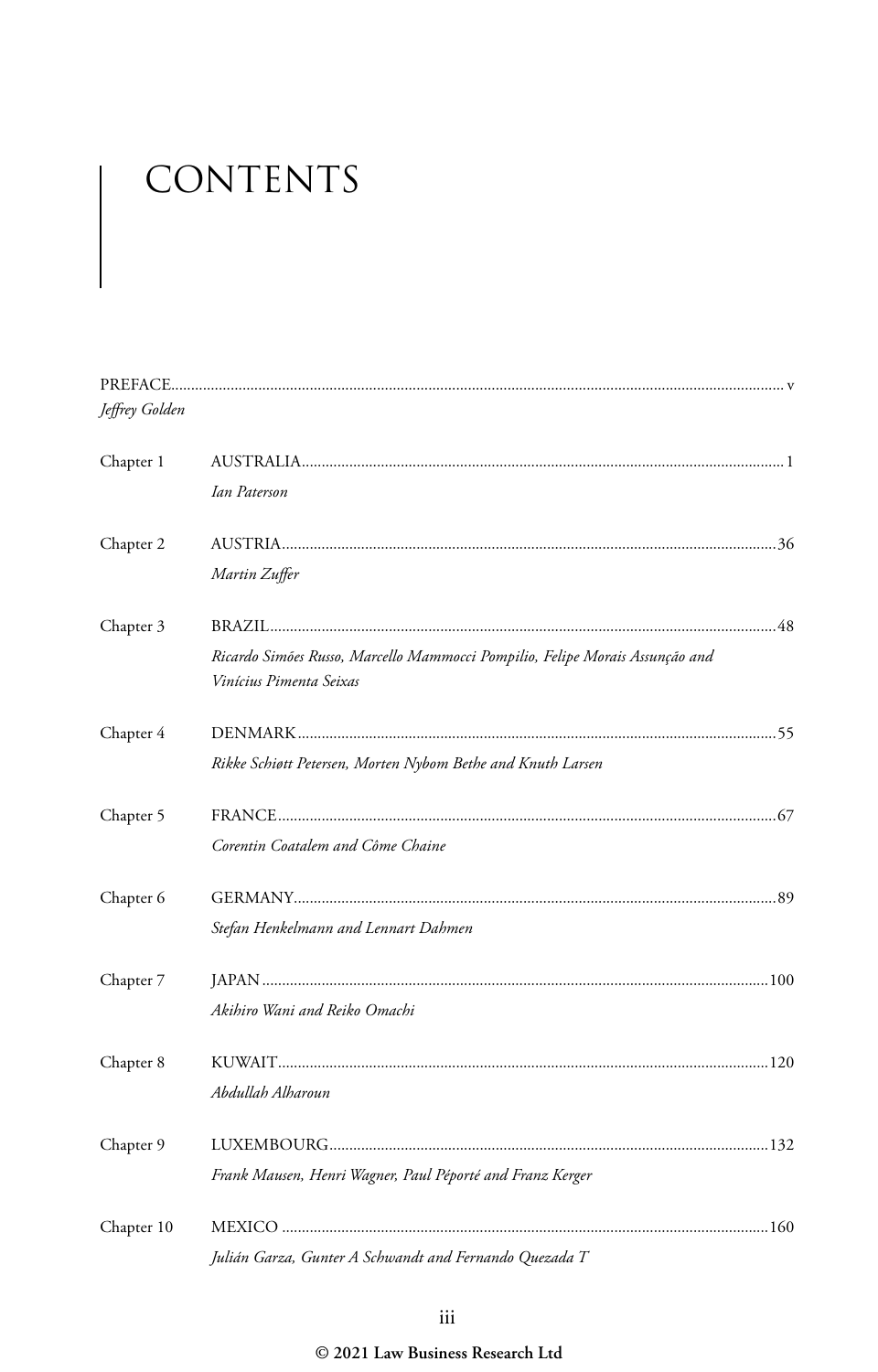| Chapter 11 |                                                                                                                 |  |
|------------|-----------------------------------------------------------------------------------------------------------------|--|
|            | Fred Onuobia, Ayodele Ashiata Kadiri and Lolia Biobele-Georgewill                                               |  |
| Chapter 12 |                                                                                                                 |  |
|            | José Pedro Fazenda Martins, Orlando Vogler Guiné and Soraia Ussene                                              |  |
| Chapter 13 |                                                                                                                 |  |
|            | Vladimir Khrenov                                                                                                |  |
| Chapter 14 |                                                                                                                 |  |
|            | Charles Poole-Warren, Salvador Ruiz Bachs, Juan Hormaechea, Teresa Méndez,<br>Alfonso Gutiérrez and Álvaro Rojo |  |
| Chapter 15 |                                                                                                                 |  |
|            | François M Bianchi, Daniel Bono, Till Spillmann and Andrea Giger                                                |  |
| Chapter 16 |                                                                                                                 |  |
|            | Abe Sung and Mark Yu                                                                                            |  |
| Chapter 17 |                                                                                                                 |  |
|            | Ömer Çollak and Ökkeş Şahan                                                                                     |  |
| Chapter 18 |                                                                                                                 |  |
|            | Silvia A Pretorius                                                                                              |  |
| Chapter 19 |                                                                                                                 |  |
|            | Alan Grinceri, Michael Hyatte and Sara von Althann                                                              |  |
| Appendix 1 |                                                                                                                 |  |
| Appendix 2 |                                                                                                                 |  |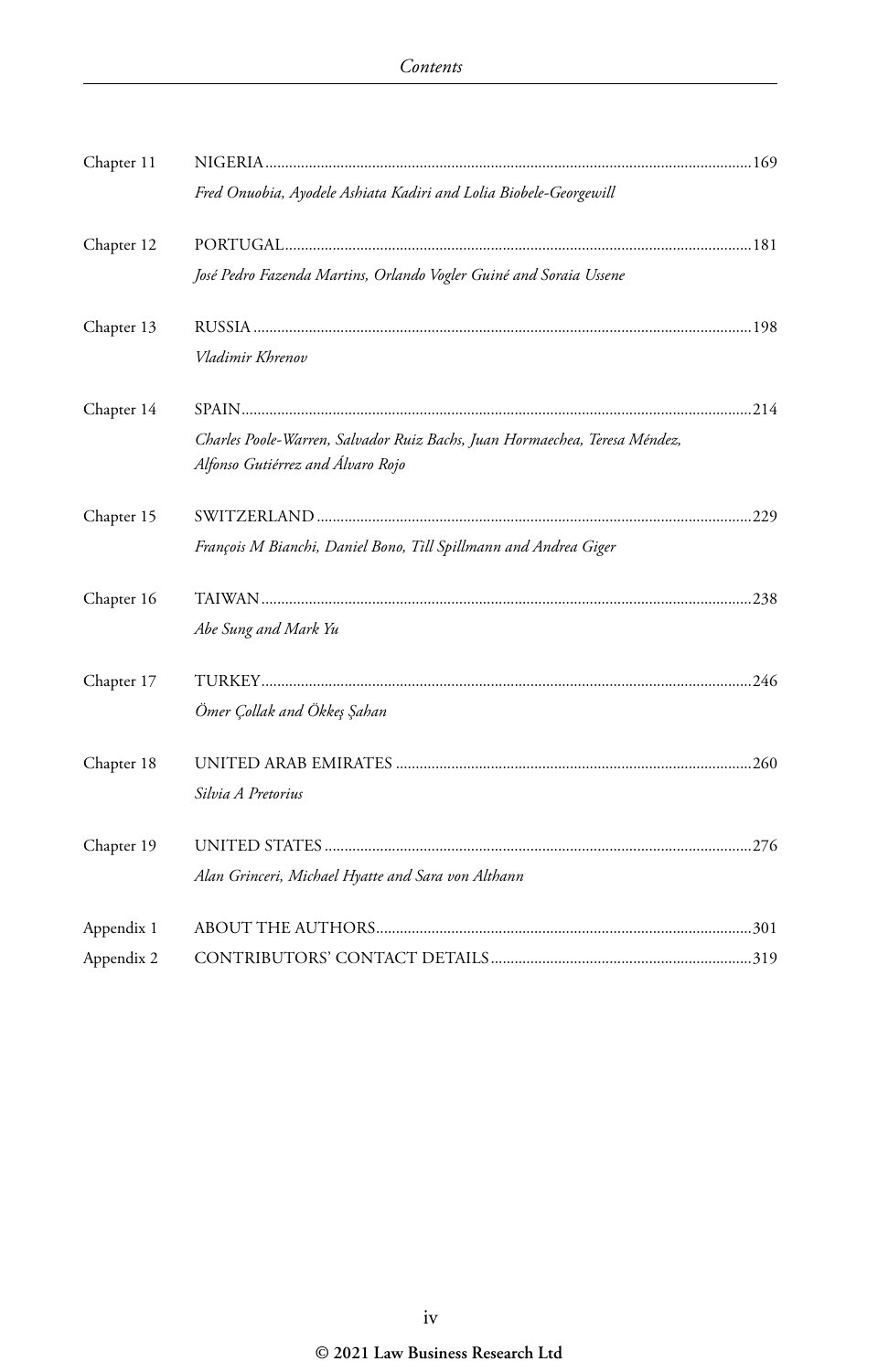### PREFACE

Well, is that light at the end of the tunnel?!

When the 10th edition of this volume appeared a year ago, it included an admission that we had been caught unawares by the pandemic, lockdowns and working from home (WFH).

Yes, there were then capital market challenges that had been anticipated, many of which continue. We knew, for example, that key interbank offered rates (IBORs), benchmarks on which so much financial market activity relies, would be undergoing a period of change and that market participants would have to face up to the adoption of alternative rates and consider adjustments to legacy transactions based on LIBOR or other previously used pricing sources. No one said LIBOR migration would be easy; and that challenge has not gone away. The message from many key regulators is that, pandemic and other operational complications notwithstanding, the shift remains on track. LIBOR, supporting as it does hundreds of trillions of dollars of market activity, is slated for replacement around the time that this edition is scheduled to appear!

However, we did not see and anticipate other challenges brought about by the covid-19 pandemic, basic as some of these may have been – hidden as they may have been also in notice provisions and other boilerplate buried in the back recesses of our transaction documents. How do you give effective notice to offices closed (often with the force of law) and with the decentralisation of WFH? If none of the methods contemplated by the parties' agreement can be used, may a different method be used instead?

Furthermore, is the pandemic itself an excuse for non-performance of financial market obligations? Does it trigger *force majeure* clauses in our contracts? Does it frustrate a relevant commercial purpose?

The global health – not to mention environmental – challenges around us at the moment beg a coordinated international strategy. However, the all-too-often fragmented response we have been seeing has been anything but encouraging. Fragmentation in the financial market regulatory arena also, including Brexit and other devolutionary pressures and juridical competition that have followed, now seems to be the order of the day.

Challenges though there may be, however, the capital markets continue to show their resilience. As I write this preface, share prices and indices are at, or have recently reached, record highs in leading global markets. IPOs for the likes of Robinhood Markets and Krispy Kreme continue to cause excitement and capture headlines.

International capital markets lawyers are still in business, still relevant, although, our *modus operandi* may have changed slightly. While financial institutions and law firms are cautiously encouraging a return to the office (at least for the fully vaccinated), technology and our recent experience by necessity of remote working has encouraged more self-sufficiency.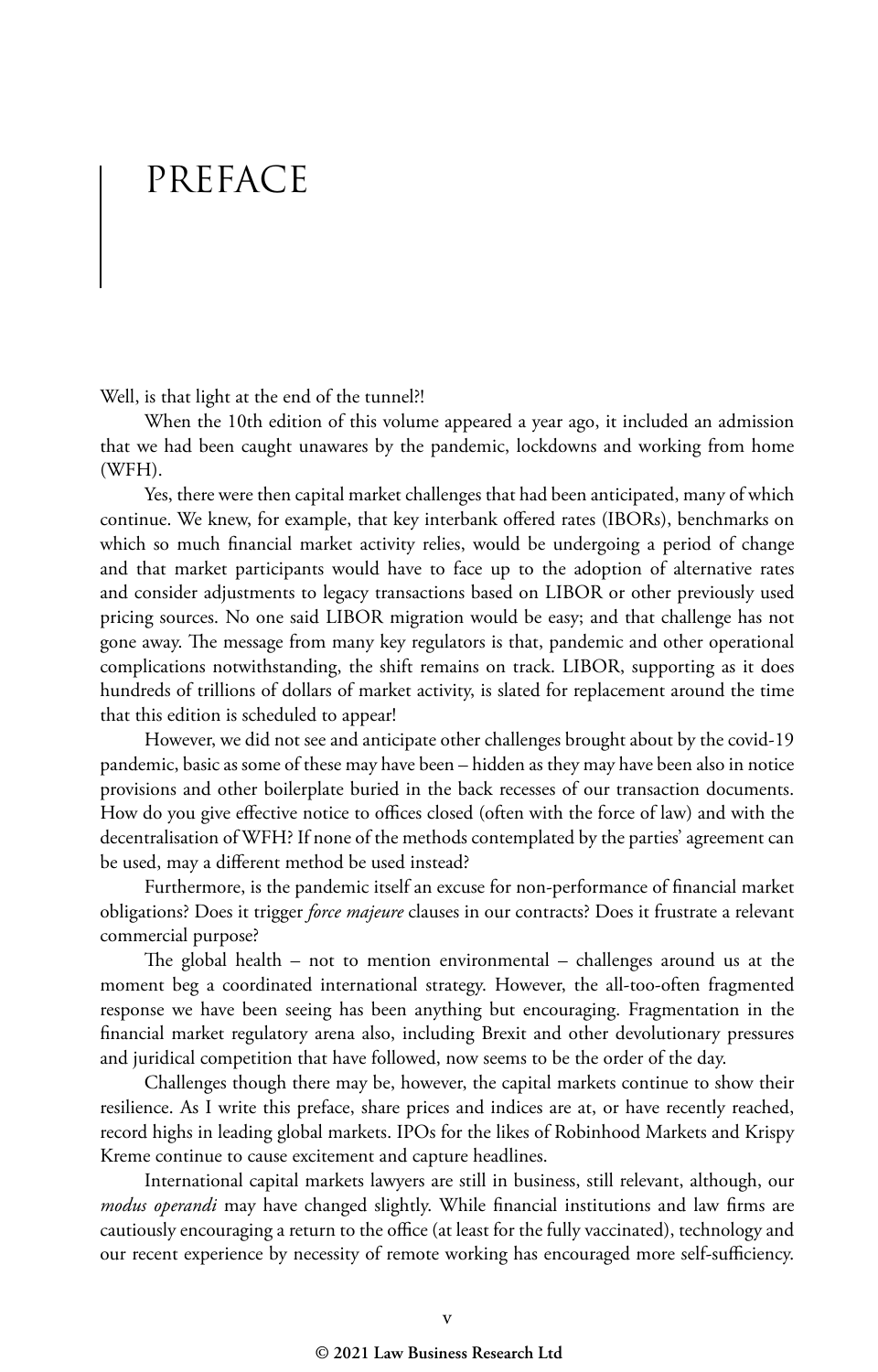In a world of WFH, we keep company with the books on our shelves more than the other lawyers in the building. In such circumstances, there are ever more compelling reasons to keep this particular book on that shelf or otherwise remotely accessible through the digital platform maintained by *The Law Reviews*. We can expect to turn more often to published answers when we cannot as easily consult the practitioner in the office next door.

As I have written before, this book serves two purposes – one obvious, but the other possibly less so.

Quite obviously, and one reason for its continuing popularity, *The International Capital Markets Review* addresses the comparative law aspect of our readers' international capital markets (ICM) workload and equips them with a reference source. Globalisation and technological change mean that the transactional practice of a capital markets lawyer, wherever based (even WFH), no longer enjoys the luxury – if ever it did – of focusing solely on a home market within the confines of a single jurisdiction. Globalisation means that fewer and fewer opportunities or challenges are truly local, and technology increasingly permits a practitioner to tackle international issues.

Moreover, clients certainly may have multi-jurisdictional ambitions or, even if unintended, their activities often may risk multi-jurisdictional impact. In such cases, it would be a brave but possibly foolish counsel who assumed: 'The only law, regulation and jurisdiction that matter are my own!'

Ironically, the second purpose this book aims to serve is to equip its readers to do a better job as practitioners at home. In other words, reading the summaries of foreign lawyers, who can describe relevant foreign laws and practices, is perfectly consistent with and helpful when interpreting and giving advice about one's own law and practice.

As well as giving guidance for navigating a particular local but, from the standpoint of the reader, foreign scene, the comparative perspectives presented by our authors present an agenda for thought, analysis and response about home jurisdiction laws and regulatory frameworks, thereby also giving lawyers, in-house compliance officers, regulators, law students and law teachers an opportunity to create a checklist of relevant considerations both in light of what is or may currently be required in their own jurisdiction but also as to where things there could, or should, best be headed (based on best practices of another jurisdiction) for the future.

Thus, an unfamiliar and still-changing legal jurisdiction abroad may raise awareness and stimulate discussion, which in turn may assist practitioners to revise concepts, practices and advice in both our domestic and international work. Why is this so important? The simple answer is that it cannot be avoided in today's ICM practice. Just as importantly, an ICM practitioner's clients would not wish us to have a more blinkered perspective.

Not long ago, I had the honour of sharing the platform with a United Kingdom Supreme Court Justice, a distinguished Queen's Counsel and three American academics. Our topic was 'Comparative Law as an Appropriate Topic for Courts'. The others concentrated their remarks, as might have been expected, on the context of matters of constitutional law, and that gave rise to a spirited debate. I attempted to take some of the more theoretical aspects of our discussion and ground them in the specific example of capital markets, and particularly the over-the-counter derivatives market.

Activity in that market, I said, could be characterised as truly global. More to the point, I posited, that, whereas you might get varied answers if you asked a country's citizens whether they considered it appropriate for a court to take account of the experiences of other jurisdictions when considering issues of constitutional law, in my view derivatives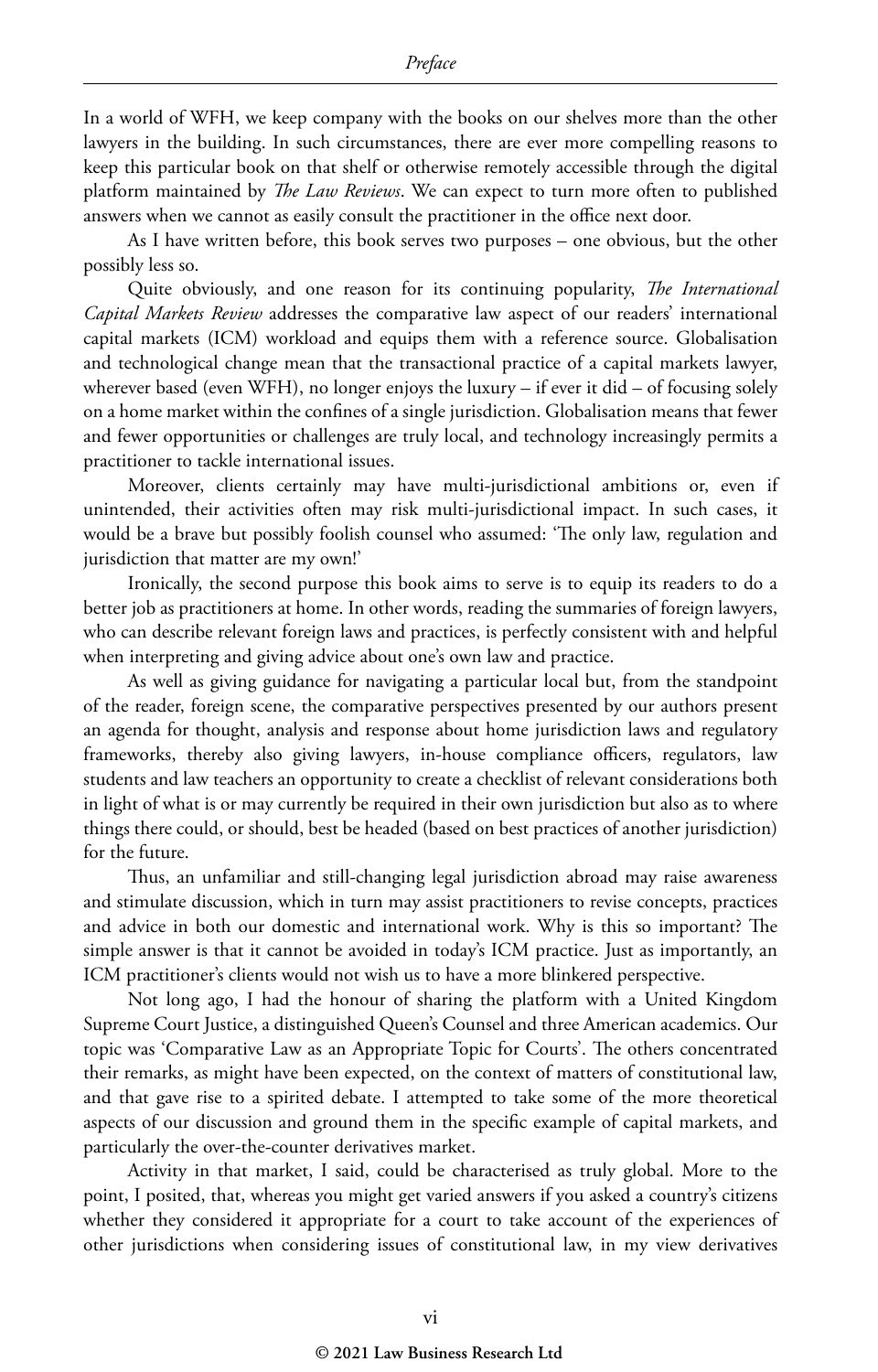market participants would uniformly wish courts to at least be aware of and consider relevant financial market practice beyond their jurisdictional borders and comparative jurisprudence (especially from English and New York courts, which are most often called upon to adjudicate disputes about derivatives), even when traditional approaches to contract construction as between courts in different jurisdictions may have differed.

In such cases, with so much at stake given the volumes of financial market trading on standard terms, and given the complexity and technicality of many of the products and the way in which they are traded and valued, there appears to me to be a growing interest in comparative law analysis and an almost insatiable appetite among judges to know at least how experienced courts have answered similar questions.

There is no reason to think that ICM practitioners are any differently situated in this regard, or less in need of or less benefited by a comparative view when facing up to the often technical and complex problems confronting them, than are judges. After all, it is only human nature to wish not to be embarrassed or disadvantaged by what you do not know.

Of course, it must be recognised that there is no substitute for actual and direct exchanges of information between lawyers from different jurisdictions. Ours should be an interdependent professional world. A world of shared issues and challenges, such as those posed by market regulation. A world of instant communication. A world of legal practices less constrained by jurisdictional borders. In that sense and to that end, the directory of experts and their law firms in the appendices to this book may help to identify local counterparts in potentially relevant jurisdictions. In that case, I hope that reading the content of this book may facilitate discussions with a relevant author.

In conclusion, let me add that our authors are indeed the heroes of the stories told in the pages that follow. My admiration for our contributing experts, as I wrote in the preface to the last edition, continues. It remains, too, a distinct privilege to serve as their editor, and once again I shall be glad if their collective effort proves helpful to our readers when facing the challenges of their ICM practices amid the growing interdependence of our professional world – and now the coronavirus pandemic and its impact on the global economy.

Is that light at the end of the tunnel? Let's hope so.

In the meantime, best wishes for this difficult period. Stay safe, stay well and stay alert.

#### **Jeffrey Golden**

Joint Head of Chambers 3 Hare Court London October 2021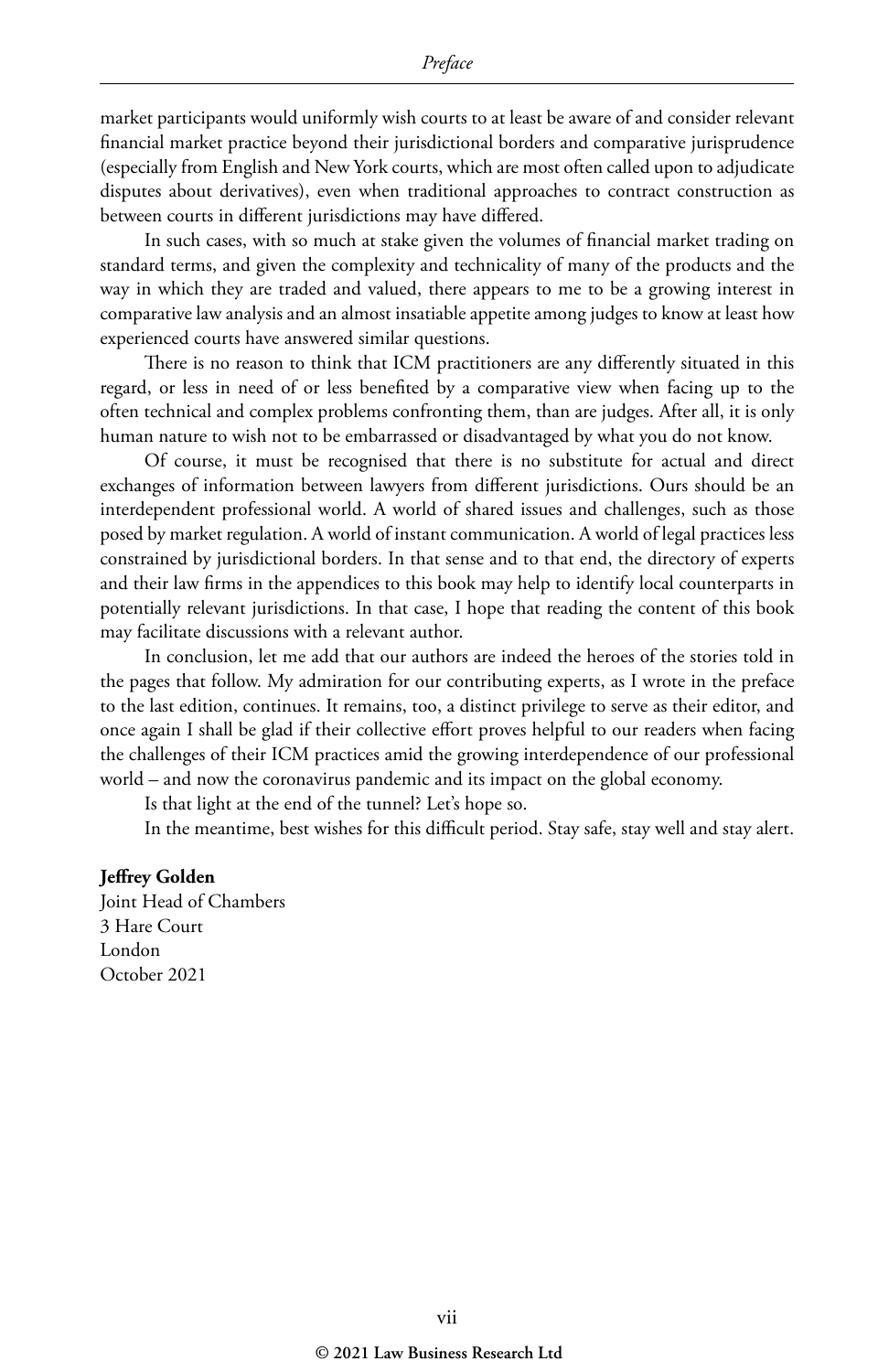### SWITZERLAND

*François M Bianchi, Daniel Bono, Till Spillmann and Andrea Giger*<sup>1</sup>

#### **I INTRODUCTION**

For a better understanding of the Swiss capital market, it is worth highlighting that Switzerland is neither a member of the European Union (EU) nor the European Economic Area (EEA). Consequently, the EU Prospectus Regulation and other EU or EEA regulations relating to capital market offerings are not applicable in Switzerland. However, the Swiss financial market regulatory framework has undergone fundamental and comprehensive reforms over the past few years. The main purpose of these reforms is to harmonise Swiss regulations with existing and new EU regulations and to guarantee Swiss capital market participants free and unrestricted access to the European (capital) markets. The most important elements of the reform package in terms of Swiss capital markets are set out in the new Swiss Financial Services Act (FinSA) and its implementing ordinance, the Swiss Financial Services Ordinance (FinSO), which entered into effect on 1 January 2020, subject to a phase-in. The FinSA and FinSO, which are to a large extent modelled after the EU prospectus regime, govern the prerequisites for providing financial services and offering financial instruments in Switzerland. As part of this new legal framework, the FinSA and the FinSO have introduced for the first time in Switzerland a modern, comprehensive and harmonised prospectus regime for the Swiss (primary and secondary) capital markets applicable to all financial instruments, with certain adaptations for debt and equity instruments, as well as structured products, collective investment schemes and derivatives. While some elements of the new Swiss prospectus regime apply with immediate effect, other elements applied after a transition period expiring six months after the licensing of the first reviewing body by the Swiss Financial Market Supervisory Authority (FINMA) (i.e., on 1 December 2020).

Swiss equity capital market activity was not strong in 2020. Despite several initial public offerings (IPOs) in the pipeline that were expected to launch during the first quarter of 2020, the outbreak of the covid-19 pandemic and the related volatility in the capital markets has temporarily put the Swiss IPO market on hold. During the first half year of 2020, only two IPOs were launched on SIX Swiss Exchange Ltd, with an aggregate issue volume of approximately 116 million Swiss francs and a total market capitalisation of 699 million Swiss francs. While there were no IPOs in the first quarter of 2021, there were two in the second quarter of 2021, PolyPeptite and Montana Aerospace with a combined volume of 1.5 billion

<sup>1</sup> François M Bianchi, Daniel Bono and Till Spillmann are partners and Andrea Giger is a senior associate at Niederer Kraft Frey Ltd.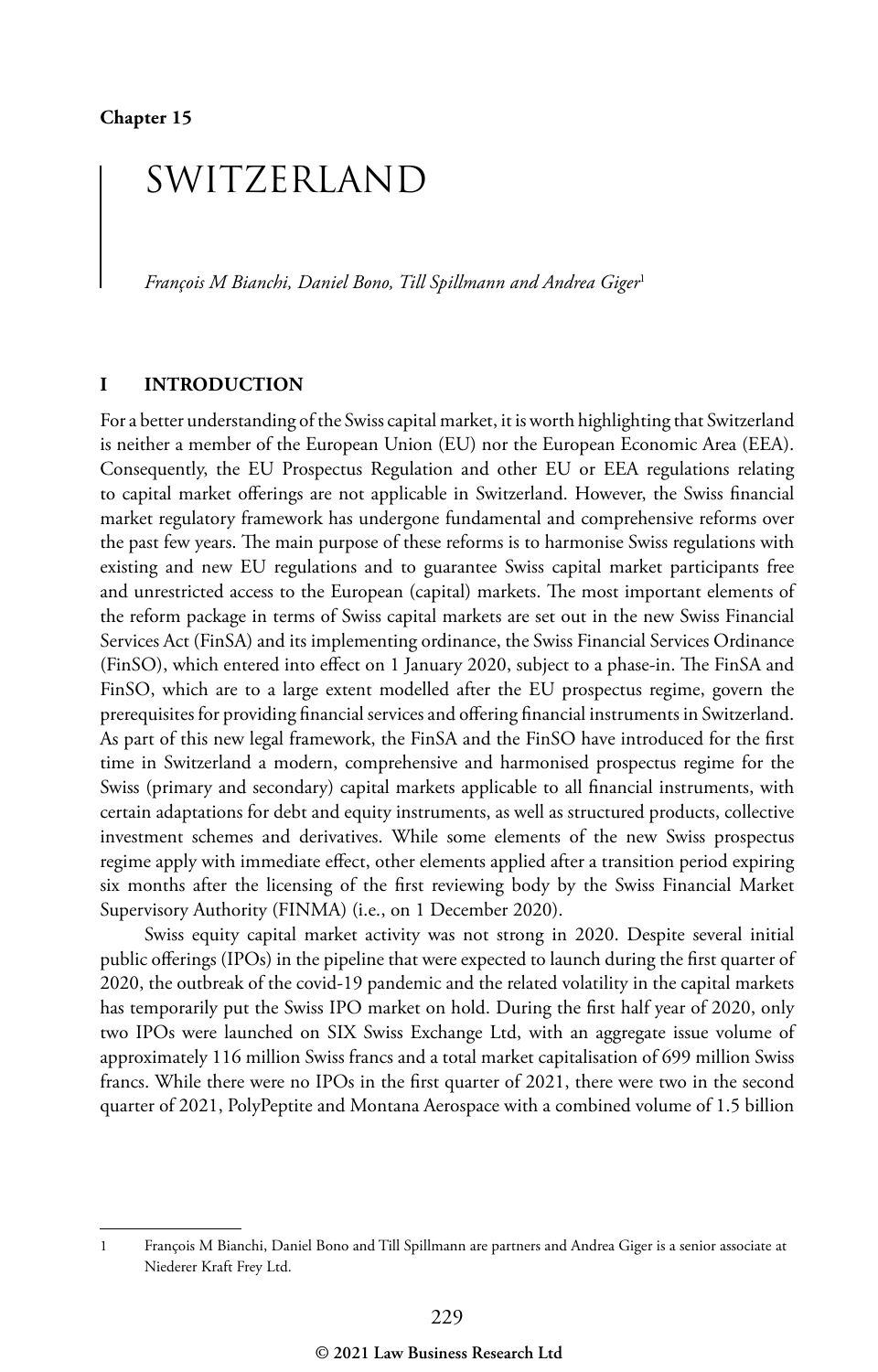Swiss francs. Furthermore, the Swiss domestic debt capital market was very active during the covid-19 pandemic, with both the public sector and (excluding the financial sector) the private sector having increased bond issue volumes significantly.

#### **i Structure of the law**

The relevant Swiss capital market legislation governing the primary and secondary securities markets includes:

- *a* the Swiss Code of Obligations governing the prospectus requirements for the public offering of equity and debt securities (only to the extent that during the transition period until 1 December 2020 the offering participants elect not to follow the new prospectus regime nor produce a prospectus in accordance with FinSA);
- *b* the Federal Act on Financial Market Infrastructures and Market Conduct in Securities and Derivatives Trading (FMIA) governing the organisation and operation of financial market infrastructures and the conduct of financial market participants in securities and derivatives trading;
- *c* the Ordinance on Financial Market Infrastructures and Market Conduct in Securities and Derivatives Trading (FMIO) implementing the provisions of the FMIA;
- *d* the Ordinance of the Swiss Financial Market Supervisory Authority on Financial Market Infrastructures and Market Conduct in Securities and Derivatives Trading (FMIO-FINMA) implementing the provisions of the FMIA;
- *e* the Federal Act on the Swiss Financial Market Supervisory Authority stipulating provisions regarding supervision of the financial markets by FINMA;
- *f* the Ordinance of the Takeover Board on Public Takeover Offers providing rules on the requirements for public takeover offers;
- *g* the Regulations of the Takeover Board, stipulating regulations governing the organisation of the Takeover Board;
- *h* the listing rules and all other rules, directives, circulars, prospectus schemes of SIX Swiss Exchange Ltd governing the listing and trading in securities on the SIX Swiss Exchange and laying down the principles for maintaining listings of equity and debt securities on the SIX Swiss Exchange;
- *i* the Guideline for Notes issued by Foreign Borrowers dated 1 September 2001 of the Swiss Bankers' Association;
- *j* the Federal Act on Collective Investment Schemes (CISA) governing the issue of structured products;
- *k* the Federal Ordinance on Collective Investment Schemes implementing the provisions of the CISA;
- *l* the Federal Act on Intermediated Securities governing the custody, transfer and related issues of securities held with regulated custodians;
- *m* the Federal Act on Banks and Savings Banks;
- *n* the Federal Ordinance on Banks and Savings Banks;
- *o* the Federal Act on Combating Money Laundering and Terrorist Financing and the corresponding implementing ordinances;
- *p* the FinSA and the implementing ordinance, the FinSO; and
- *q* the Federal Act on Financial Institutions (FinIA) and the implementing ordinance, the Federal Ordinance on Financial Institutions (FinIO).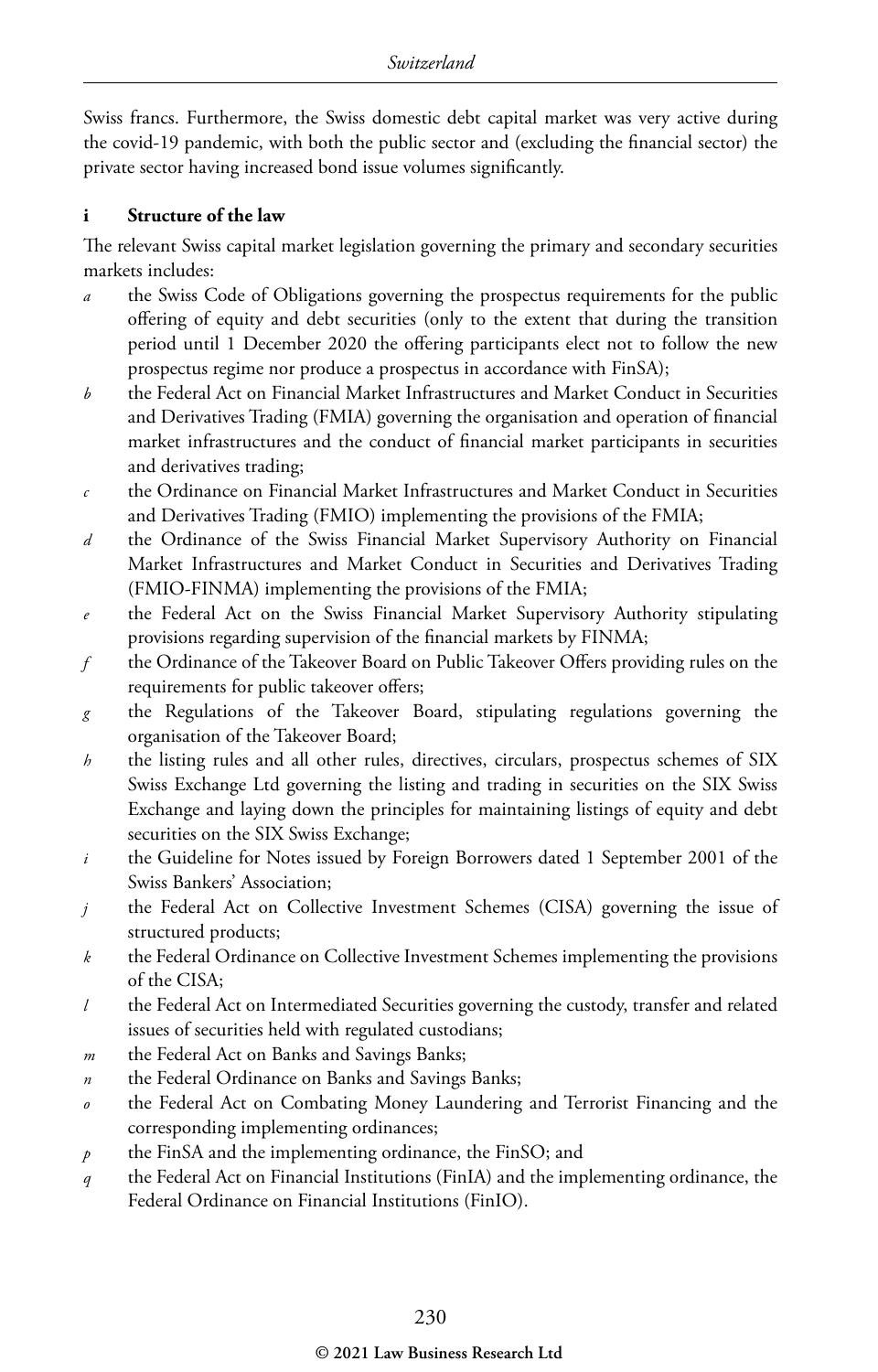#### **ii Stock exchange regulation**

The principal stock exchange for the listing and trading of equity and debt securities, structured products, derivatives and other securities in Switzerland is the SIX Swiss Exchange in Zurich. It has adopted – based on the principle of self-regulation – a comprehensive set of its own regulations, directives and notices governing, inter alia, certain requirements for admission to trading and listing and disclosure requirements. The second Swiss stock exchange is the BX Swiss Ltd, in Berne, which is comparatively small and mainly focuses on domestic issuers. Since 2018, BX Swiss Ltd has been a wholly owned subsidiary of the Börse Stuttgart GmbH.

#### **iii Structure of the courts**

In principle, the Swiss court system is based on a three-tier hierarchy: the first-instance cantonal courts (which apply both cantonal and federal law), the second-instance cantonal appellate courts and the Federal Supreme Court (the highest judicial authority in Switzerland). As an exception to the principle of double instance at cantonal level, there are certain specific matters that are brought directly before an inferior federal court (e.g., the Federal Administrative Court or the Federal Criminal Court) and other matters that can be directly decided by the exclusive first cantonal instance. Some cantons have established a commercial court as a sole cantonal instance competent for certain disputes relating to commercial matters. Judgments of the first-instance cantonal courts are generally subject to appeal to the second-instance cantonal appellate courts, and judgments of an inferior federal court, the second-instance cantonal courts or the sole cantonal instance courts are subject to appeal to the Federal Supreme Court, if certain conditions are met. No special courts with jurisdiction over securities-related actions exist in Switzerland.

#### **iv Regulatory bodies**

FINMA is an independent regulatory body monitoring developments at financial institutions under its supervision and the financial market in Switzerland. FINMA has statutory authority to supervise securities exchanges, licensed banks, insurance companies, securities dealers and collective investment schemes. It authorises their operations to engage in financial market activity and ensures that the supervised institutions comply with the requisite laws, regulations and ordinances and maintain their licensing requirements. FINMA has certain limited powers to enforce the provisions of the FMIA and to proceed with and take administrative measures against any failure to disclose shareholdings, insider trading and market manipulation. As a general rule, decisions of FINMA may be challenged at the Federal Administrative Court, the decisions of which may be appealed at the Federal Supreme Court. The prosecution of insider trading and market manipulation is the responsibility of Switzerland's attorney general.

The SIX Swiss Exchange is a self-regulated organisation whose investigative bodies supervise and enforce compliance with its rules, regulations and directives. Any appeals against a sanction decision made by a SIX Exchange regulation or disputes between the SIX Swiss Exchange and any listed company concerning the listing, delisting or trading of securities on SIX are filed with the Sanctions Commission or the Independent Appeals Board and can subsequently be submitted to the Board of Arbitration.

The Swiss Takeover Board enacts rules on public takeover offers and public share buybacks and supervises compliance with those rules. Decisions of the Takeover Board may be challenged before FINMA and, finally, the Federal Administrative Court.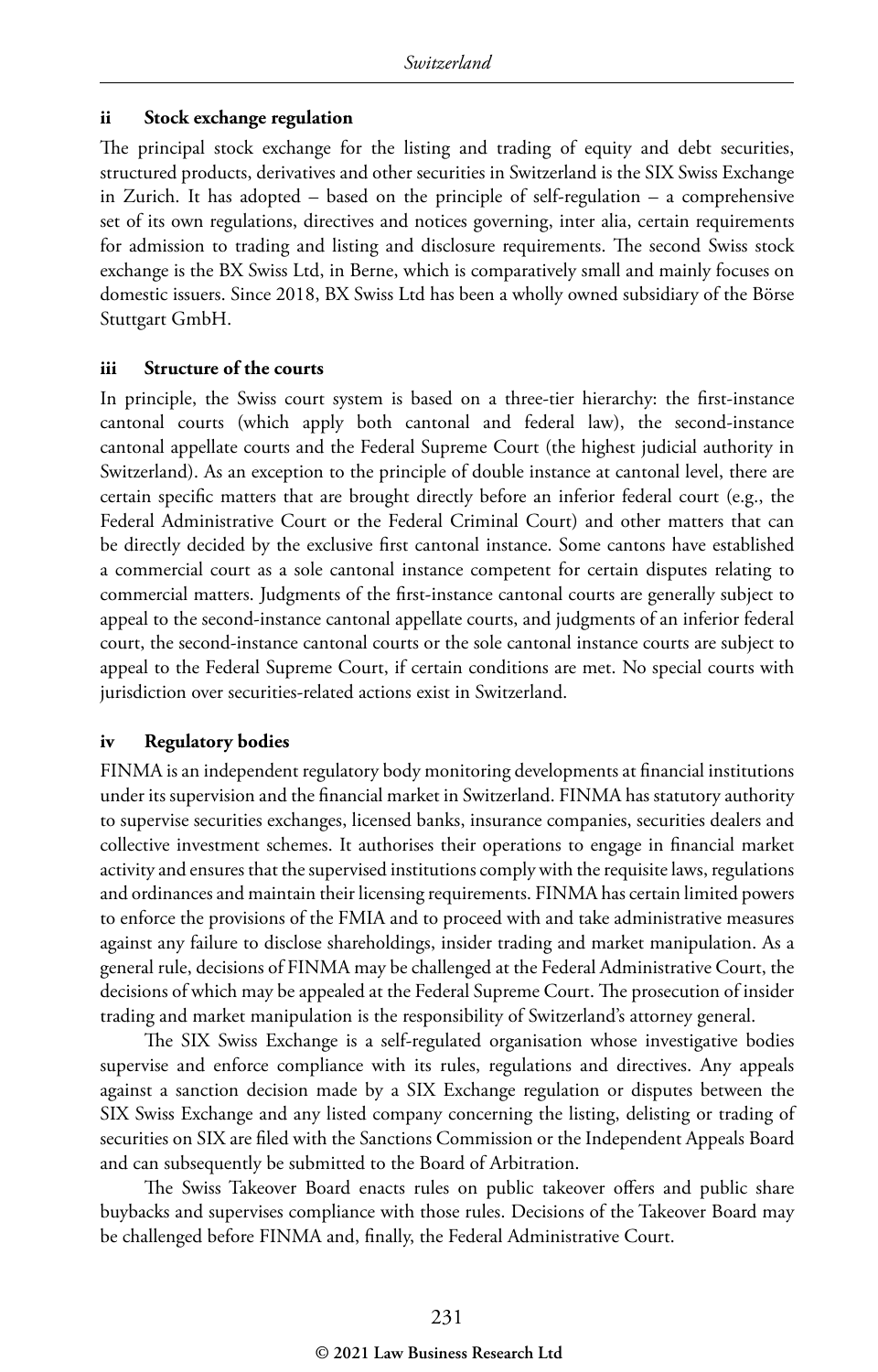In contrast to the existing Swiss prospectus regime, and for the first time for Swiss capital markets, the FinSA has established supervisory and administrative authorities (the reviewing bodies) licensed and supervised by FINMA as part of the new prospectus regime (see Section II.i). FINMA has granted SIX Exchange Regulation Ltd and BX Swiss Ltd licences as reviewing bodies with effect from 1 June 2020. As a general rule, the reviewing bodies are required to review and approve the relevant prospectuses prior to the public offering of securities in Switzerland or the admission of securities to trading on a trading venue in Switzerland. From 1 December 2020, the new *ex ante* prospectus approval requirement became mandatory.

#### **II THE YEAR IN REVIEW**

#### **i Developments affecting debt and equity offerings**

Of the numerous developments affecting debt and equity offerings in Switzerland, the following are of particular interest.

#### *Entry into force of the FinSA*

On 1 January 2020, the FinSA and FinSO entered into effect subject to certain phase-in provisions. As mentioned in Section I, one of the most fundamental changes for Swiss capital markets is the introduction of cross-sector rules (excluding insurance and insurance products) for the provision of financial services, as well as, in particular, the introduction of a new comprehensive and harmonised prospectus regime. The new prospectus regime applies in connection with the public offering of securities in Switzerland and the admission to trading of financial instruments on a Swiss trading venue. With regard to the offering of equity and debt securities, fundamental innovations in the regulation of the Swiss capital markets include the following.

- *a* New prospectus approval requirement: a process for *ex ante* prospectus approval by a reviewing body (i.e., as a general rule prospectus approval is required prior to a public offering or admission to trading on a Swiss trading platform) has been introduced (subject to exemptions, including for certain types of debt securities). For eligible debt securities (e.g., bonds, equity-linked debt instruments or structured products), prospectus approval may be obtained after publication of the prospectus (i.e., *ex post* approval), provided certain requirements are met to ensure that the Swiss bond market maintains attractive time-to-market conditions for issuers of debt instruments.
- *b* Automatic approval of certain foreign prospectuses: even though Switzerland is not part of the EU and cannot benefit from EU passporting rules, certain non-Swiss prospectuses may be approved by a reviewing body if they are drafted in accordance with international standards established by international organisations of securities regulators and the disclosure and ongoing reporting obligations are equivalent to the requirements under the FinSA. In addition, certain non-Swiss prospectuses that have been approved by a recognised foreign prospectus authority will be deemed to have been automatically approved by a reviewing body. Hence, once such a prospectus has been published and filed with a reviewing body in accordance with the FinSA, it may be used in connection with a public offering or admission to trading, or both, in Switzerland.
- *c* Contents of the prospectus: the Swiss prospectus disclosure requirements have been modernised in line with international standards and explicitly allow for a wide range of documents to be incorporated into the prospectus by reference, provided that the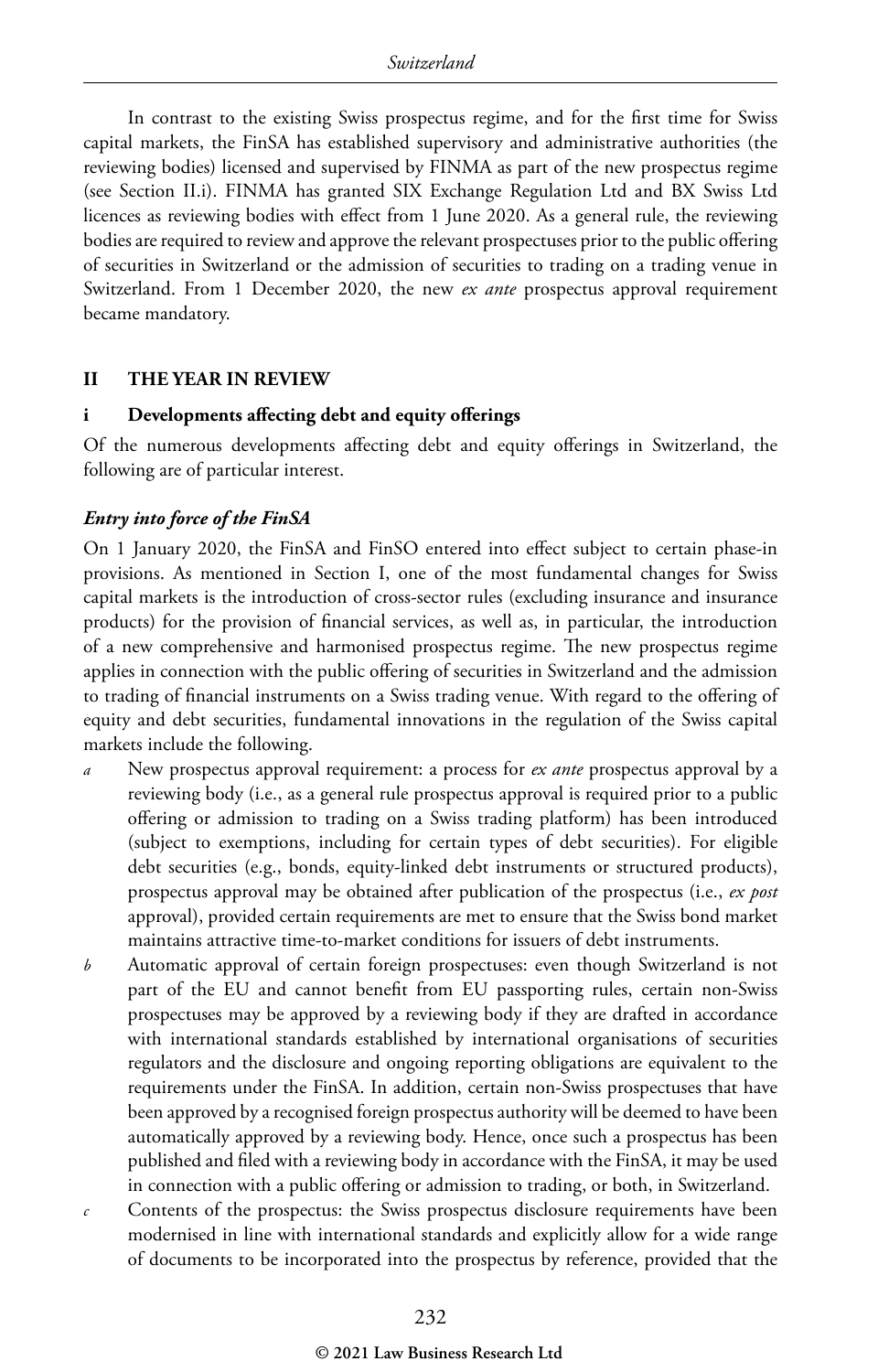documents have been published prior to or concurrently with the issue date of the prospectus. The contents of the prospectus required for the different types of securities are set out in the applicable schedules to the FinSO. In addition, the prospectus must feature a summary section setting out the essential information contained in the prospectus in an easily comprehensible way and, to the extent that the issuer benefits from an *ex ante* approval requirement exemption, a disclaimer in that regard.

- *d* Duty to publish a prospectus: the FinSA provides for a new obligation to publish a prospectus not only for primary offerings, but also for secondary public offerings of securities in Switzerland.
- Exemptions from the prospectus requirements: the FinSA introduces a set of exemptions to the requirement to publish a prospectus based on long-standing Swiss market practice and the EU Prospectus Regulation. These exemptions will be available to issuers, selling shareholders and underwriters (as applicable) immediately as of 1 January 2020. The available exemptions in the context of public offerings include, among others: (1) offerings to professional clients as defined in the FinSA; (2) offerings addressed to fewer than 500 investors (compared to 150 in the EU); or (3) offerings with a minimum investment amount of 100,000 Swiss francs. There are also exemptions to the requirement to publish a prospectus for public offerings of certain types of securities or in connection with the admission to trading (e.g., where, over a period of 12 months, the equity securities admitted to trading account for less than 20 per cent of the total number of the issuer's equity securities of the same category already admitted to trading).
- *f* Key information document: the requirement to prepare a key information document is introduced in the case of offerings of financial instruments other than shares (or comparable equity securities) or non-derivative debt instruments to retail investors containing all necessary information to enable a client to make a decision about its investment, presented in an easily comprehensible way and designed to make financial instruments easier to compare.

The FinSA requires registration with a registration body admitted by FINMA by client advisers of:

- *a* domestic financial service providers within the meaning of the FinSA that are not subject to prudential supervision; or
- *b* foreign financial service providers that provide financial services in Switzerland or for clients in Switzerland, except for client advisers of foreign prudentially regulated financial service providers that only serve professional or institutional clients in Switzerland.

As of 20 July 2020, FINMA admitted the first registration body for client advisers (regservices. ch by BX Swiss). The admission triggered a transitional period of six months during which affected client advisers must submit an application for registration with a registration body admitted by FINMA.

The FinSA provides for a mediation procedure before a mediator (the Ombudsman's Office) to mediate legal disputes between clients and financial service providers. For this purpose, the financial service providers must be affiliated with an Ombudsman's Office recognised by the Swiss Federal Department of Finance (FDF). As of 24 June 2020, the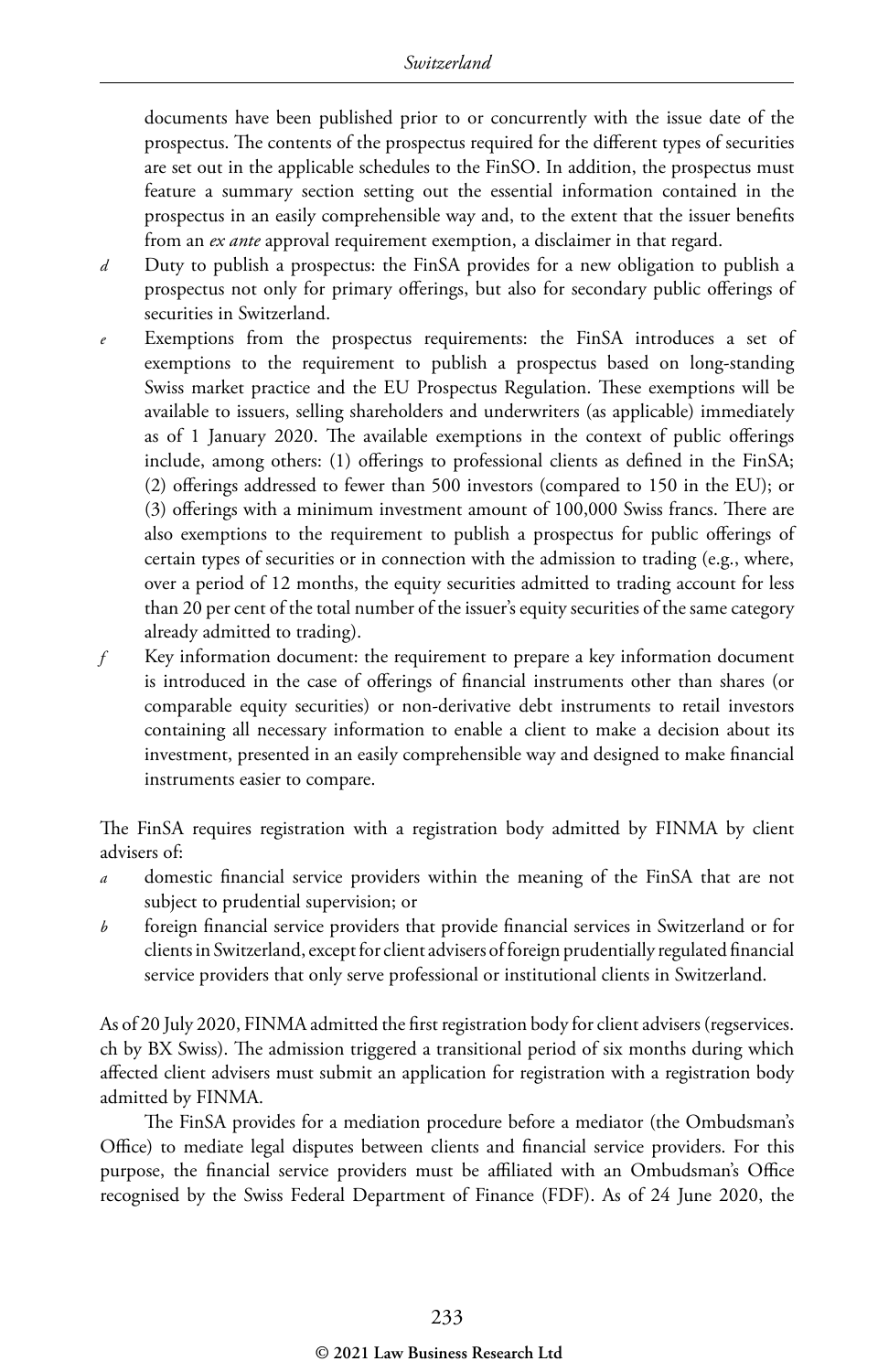FDF has recognised the first Ombudsman's Office. This has triggered a transitional period of six months during which affected financial service providers must file an application for affiliation with a recognised Ombudsman's Office.

#### *Equivalence of Swiss stock exchanges*

On 30 June 2019, the recognition by the European Commission of Swiss stock exchanges under Article 23 MiFIR<sup>2</sup> expired. In essence, without this recognition of equivalence, EU investment firms or trading venues (subject to limited exemptions) are no longer permitted to trade equity securities issued by Swiss companies where the equity securities are listed on a Swiss stock exchange or are traded on a Swiss trading venue. On 1 July 2019, the Swiss government implemented certain protective measures intended to remove potential legal barriers under Article 23 MiFIR to ensure that EU market participants continue to have access to the Swiss capital markets and trade in Swiss equity securities, thereby safeguarding the interests and the functioning of the Swiss capital markets. In short, these protective measures introduced a recognition obligation for foreign trading venues that admit equity securities of certain Swiss companies to trading or facilitate such trading. These measures remain in effect only until 31 December 2021; hence, the long-term impact for Swiss issuers and Swiss capital markets, as well as whether a solution can be reached with the EU Commission and the United Kingdom on this topic, remains open.

#### *Entry into force of the FinIA*

The FinIA and the FinIO entered into force together with the FinSA and FinSO on 1 January 2020, with a transition period of two years. The FinIA introduced a differentiated supervisory and regulatory regime for financial institutions (as defined below) that provide certain financial services to third parties; it is a piece of framework legislation that governs the licensing requirements and further organisational conditions for financial institutions. The aim of the FinIA is twofold:

- *a* to enhance the protection of investors and clients of financial institutions; and
- *b* to ensure the functionality of the financial market.<sup>3</sup>

Furthermore, the FinIA provides for harmonised, cross-sectoral regulation to 'create a level playing field for the supervised institutions'. A particular motive for the introduction of the FinIA was to increase the attractiveness of Switzerland as a financial centre.

The FinIA and the FinIO essentially harmonise the authorisation rules for financial service providers and, for the first time in Switzerland, subject independent portfolio managers and trustees to licensing requirements and continuous prudential supervision.

The following aspects relevant to financial institutions are regulated under the FinIA:

- *a* organisation of financial institutions;
- *b* licensing requirements;
- *c* regulatory duties of financial institutions;
- *d* supervision of financial institutions;
- foreign financial institutions operating in Switzerland;

<sup>2</sup> Markets in Financial Instruments (MiFIR) – Regulation (EU) No. 600/2014 of the European Parliament and of the Council of 15 May 2014 on markets in financial instruments and amending Regulation (EU) No. 648/2012.

<sup>3</sup> Article 1, Paragraph 2 of the FinIA.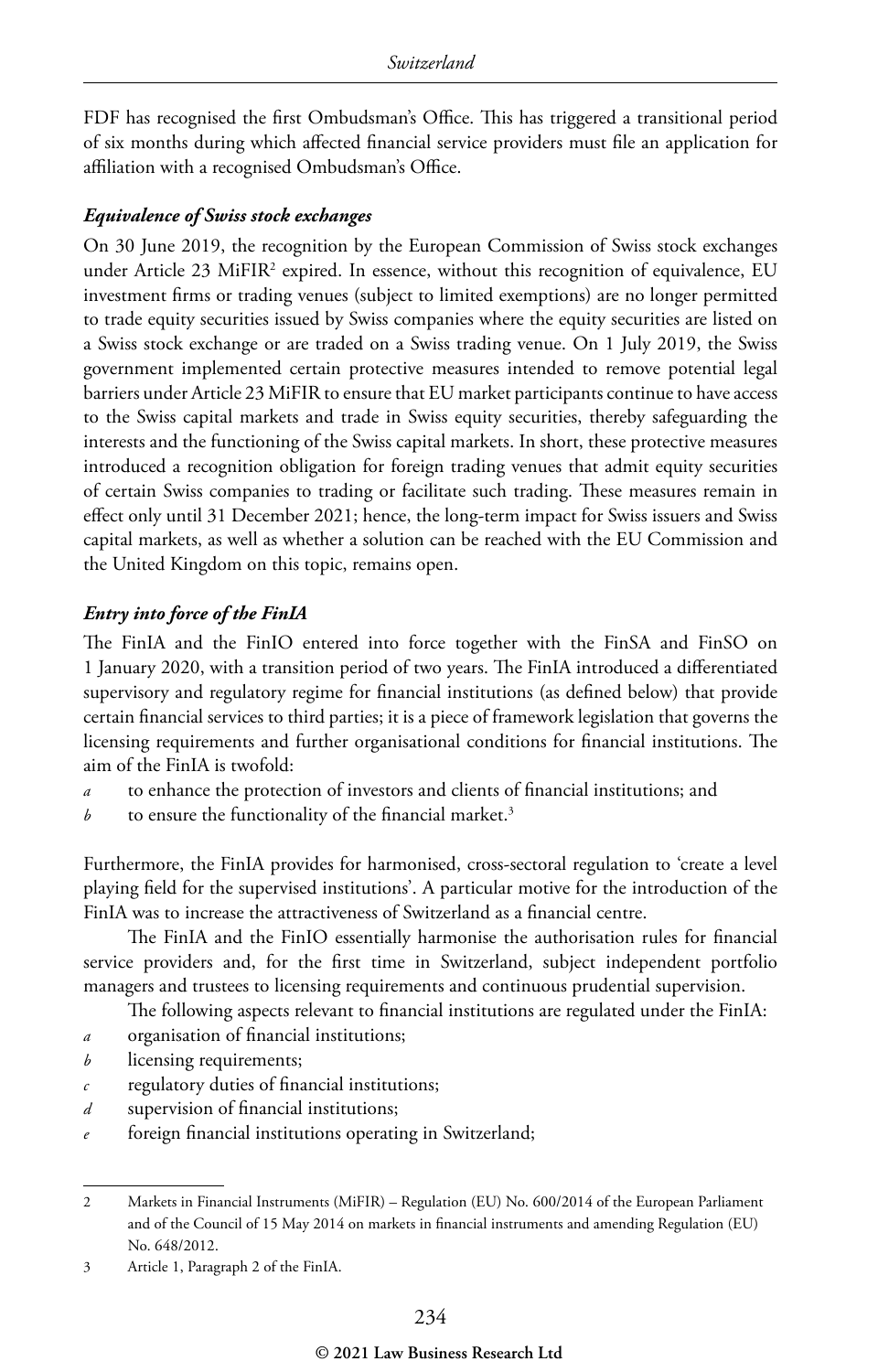- *f* insolvency measures; and
- *g* criminal sanctions.

The FinIA applies to the following financial service providers (collectively, the financial institutions), irrespective of their legal form, operating in or from Switzerland:

- regular asset managers;
- *b* trustees;
- *c* managers of collective assets (asset managers of collective investment schemes and asset managers of Swiss occupational benefit schemes);
- *d* fund management companies; and
- *e* securities houses.

#### *SESTA*

Simultaneously with the enactment of the FinSA and the FinIA, the SESTA and the corresponding implementing ordinances ceased to exist.

#### *CISA*

The entry into force of the FinSA and FinIA leads to important changes to the CISA. It is particularly noteworthy that certain regulatory requirements introduced in 2013, as part of the CISA Revision 2013, have already been amended or abolished. For example, the general requirement to appoint a Swiss representative and a Swiss paying agent for foreign collective investment schemes distributed to qualified investors in or into Switzerland has been altered. Under the revised CISA, the appointment of a Swiss representative and paying agent is only required in the case of an offer to non-qualified investors or high net worth individuals, or a combination of these, regardless of whether the high net worth individuals are non-qualified or qualified investors.<sup>4</sup> Offers directed exclusively at qualified investors (as defined in the CISA) other than high net worth individuals are exempt from the Swiss representative and Swiss paying agent requirement.

The scope of the CISA will be substantially reduced as a result of the entry into force of the FinSA and FinIA: in essence, the CISA will continue to contain the product level requirements for Swiss collective investment schemes and for foreign collective investment schemes offered to investors in Switzerland, whereas in contrast, the licence requirements for fund management companies and asset managers of collective investment schemes will be incorporated in the FinIA and the fund industry-specific point of sale duties of the CISA will be replaced by the new cross-sectoral code of conduct duties of the FinSA.

Under the revised CISA, distributors of collective investment schemes are no longer subject to a licensing requirement, regardless of whether they distribute collective investment schemes exclusively to non-qualified or (also) to qualified investors.

A new limited qualified investor fund (to be known as an L-QIF) will be introduced in the CISA (currently expected in 2022) to increase the attractiveness of Switzerland as a domicile for the establishment of collective investment schemes.

4 Article 120, Paragraphs 2 and 4 of the CISA.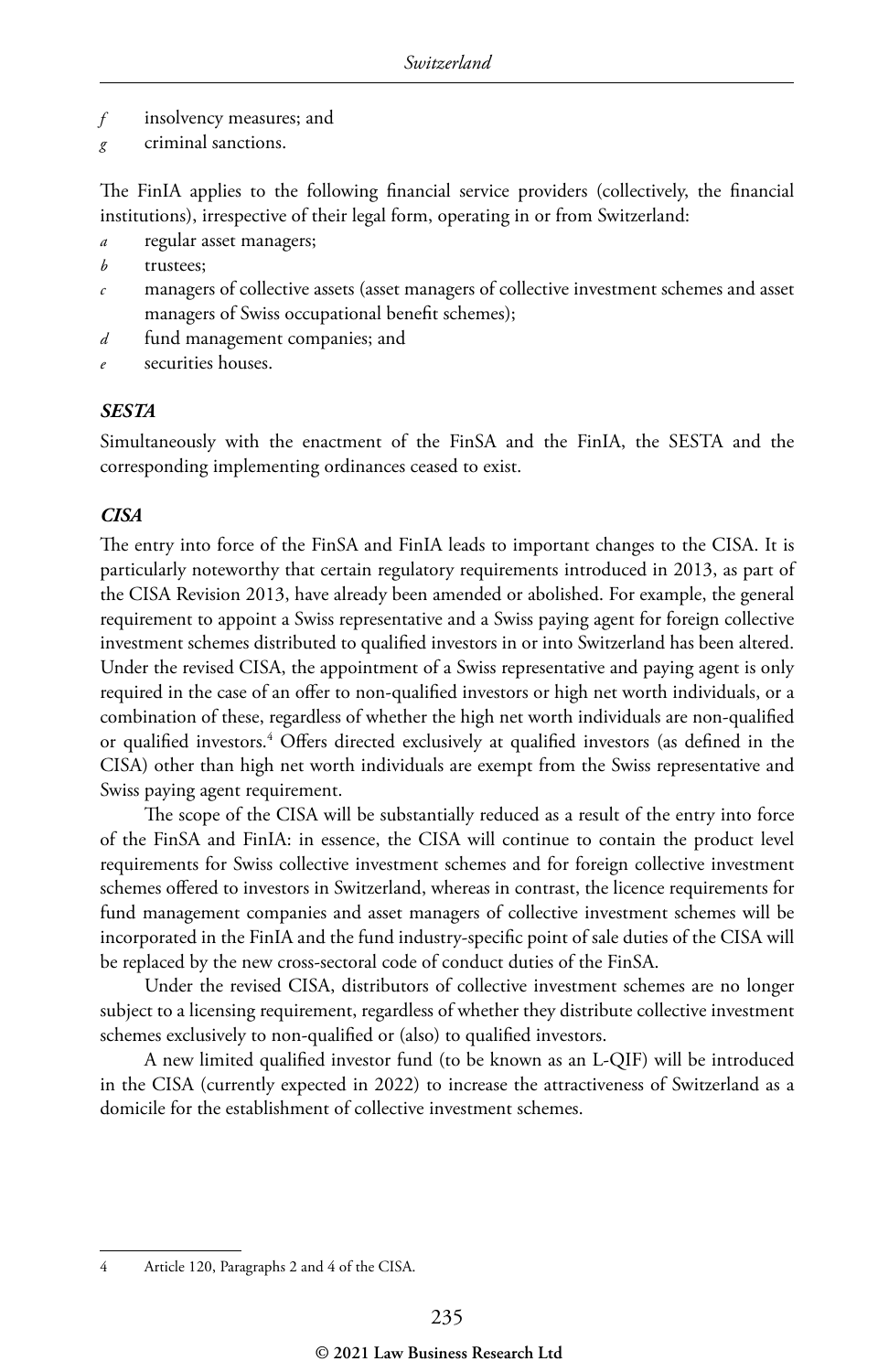#### **ii Developments affecting derivatives, securitisations and other structured products**

FinSA stipulates that structured products may only be offered to private clients (in the absence of a long-term portfolio management investment advisory agreement) in, into or from Switzerland if they are issued, guaranteed or secured in an equivalent manner by a Swiss bank, insurance company securities house or insurance company, or a pertinent foreign institution subject to equivalent standards of supervision.

#### **iii Cases and dispute settlement**

Lawsuits involving breaches of securities law are not common in Switzerland. To date in 2021, no relevant decisions have been published in the area of Swiss capital market law.

#### **iv Relevant tax law**

#### *Corporate tax reform*

Following approval of the corporate tax reform package (combined with more than 2 billion Swiss francs of additional funding annually for Switzerland's statutory pension system, AHV/ AVS) by popular vote in May 2019, the legislation entered into force at Swiss federal level on 1 January 2020. Most Swiss cantons have implemented the necessary amendments to cantonal tax laws, with effect from 1 January 2020. The remaining cantons will introduce the cantonal legislation in the course of the year 2020, also with effect from 1 January 2020.

The reform package allows the creation of an internationally compliant, competitive tax system for companies by abolishing existing tax privileges for companies that operate predominantly internationally and introducing replacement measures, including a general reduction of tax rates, a Patent Box, a research and development super-deduction, a step-up upon migration of companies or activities to Switzerland for tax purposes and the option for cantons (the canton of Zurich only, for the time being) to introduce a notional interest deduction on equity.

#### *Withholding tax reform*

Another troubled Swiss tax reform project relates to withholding tax. Currently, a Swiss issuer of bonds must deduct withholding tax at a rate of 35 per cent from interest and certain other payments made to investors inside and outside Switzerland (the debtor-based regime).

Because it may be difficult for investors outside Switzerland to reclaim Swiss withholding tax, the current system makes it impracticable for Swiss issuers to directly access investors outside Switzerland. This has had a material adverse effect on the Swiss capital markets for decades. To address this issue, on 3 April 2020, the Federal Council published a draft consultation on, among other things, replacing the current debtor-based regime with a paying agent-based regime for Swiss withholding tax, which would subject all interest (direct or indirect) payments made to individuals resident in Switzerland to Swiss withholding tax and provide an exemption from Swiss withholding tax for interest payments to all other persons (including Swiss corporations).The outcome of the consultation has yet to be published, but it is expected that any implementation of the proposed reform would take about two years.

To facilitate compliance by banks with the tougher capital requirements under Basel III prior to the reform of the Swiss withholding tax system, the Federal Council exempted contingent capital instruments and bail-in bonds from withholding tax until 2021.

In close connection with the withholding tax reform, efforts are also underway to abolish stamp duties completely or partially in Switzerland.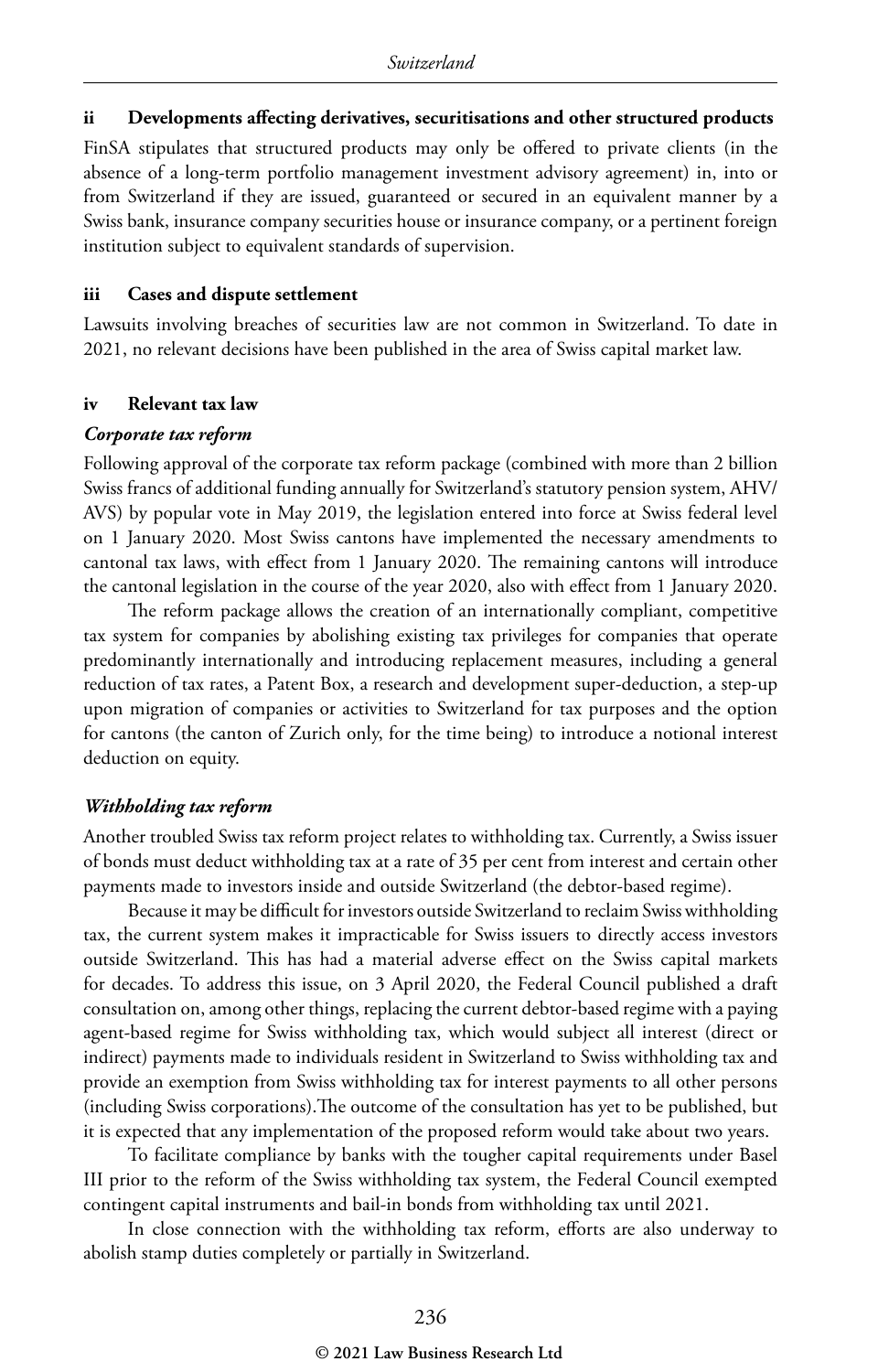#### **v Role of exchanges, central counterparties and rating agencies**

Financial market infrastructures (FMIs) in Switzerland include stock exchanges and other trading venues, central counterparties (CCPs), central securities depositories (CSDs), trade repositories and payment systems. FMIs require authorisation from FINMA before they can commence operations. Stock exchanges and trading venues must establish their own independent regulatory and monitoring organisations appropriate to their activities under FINMA supervision. CCPs shall require deposits of collateral in the form of initial margins, variation margins and default fund contributions from all trading participants to enable them to settle transactions in an orderly way. Furthermore, CCPs must have adequate capital and diversify their risk appropriately, and must separate their own assets, receivables and liabilities from the collateral, receivables and liabilities of its participants. CSDs must ensure the proper and lawful custody, recording and transfer of securities, and that the number of securities deposited with them equals the number of securities credited to their clients.

#### **III OUTLOOK AND CONCLUSIONS**

With the entry into effect of the FinSA and FinSO as of 1 January 2020, a comprehensive and modern prospectus regime was introduced in Switzerland. On the basis of well-established Swiss market practice and largely in line with the EU equivalence standards, this regime will ensure that Switzerland's capital market environment remains efficient and attractive, and will enhance transparency for investors and preserve access to the European financial markets.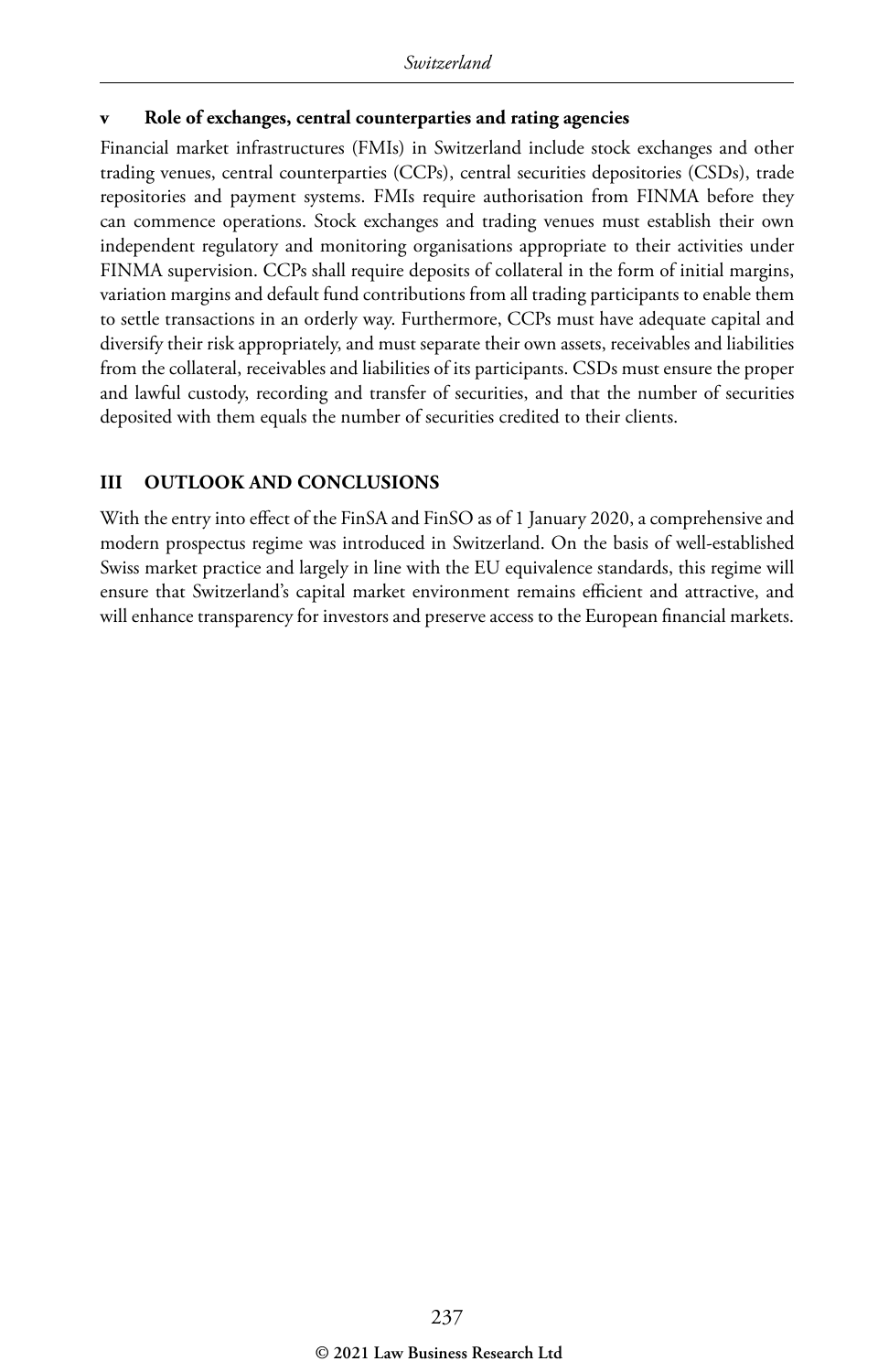### ABOUT THE AUTHORS

#### **FRANÇOIS M BIANCHI**

#### *Niederer Kraft Frey Ltd*

For more than three decades, François Bianchi has specialised in banking and banking regulation. He advises and represents financial institutions in regulatory proceedings before FINMA, the Swiss Financial Market Supervisory Authority. He also has a strong practice in white-collar crime and investigations.

François advises issuing houses, issuers and institutional investors in debt and equity capital market transactions, structuring and registration of collective investment schemes, structuring of derivative transactions, actively managed certificates, structured finance transactions, euro medium-term notes, warrant and structured products programmes.

#### **DANIEL BONO**

#### *Niederer Kraft Frey Ltd*

Daniel Bono regularly represents Swiss and international clients in some of the largest and most complex capital markets, banking and corporate and M&A transactions in Switzerland.

His practice focuses on capital markets transactions, derivatives and structured finance, corporate governance, general securities law matters, and mergers and acquisitions. Daniel has represented investment banks, issuers and investors in a wide range of corporate and capital markets transactions, including initial public offerings, rights offerings, listings on the SIX Swiss Exchange, exchange offers and other liability management transactions, public offerings and private placements of debt securities, including regulatory capital instruments, asset-backed securities, high-yield bonds and equity-linked debt securities.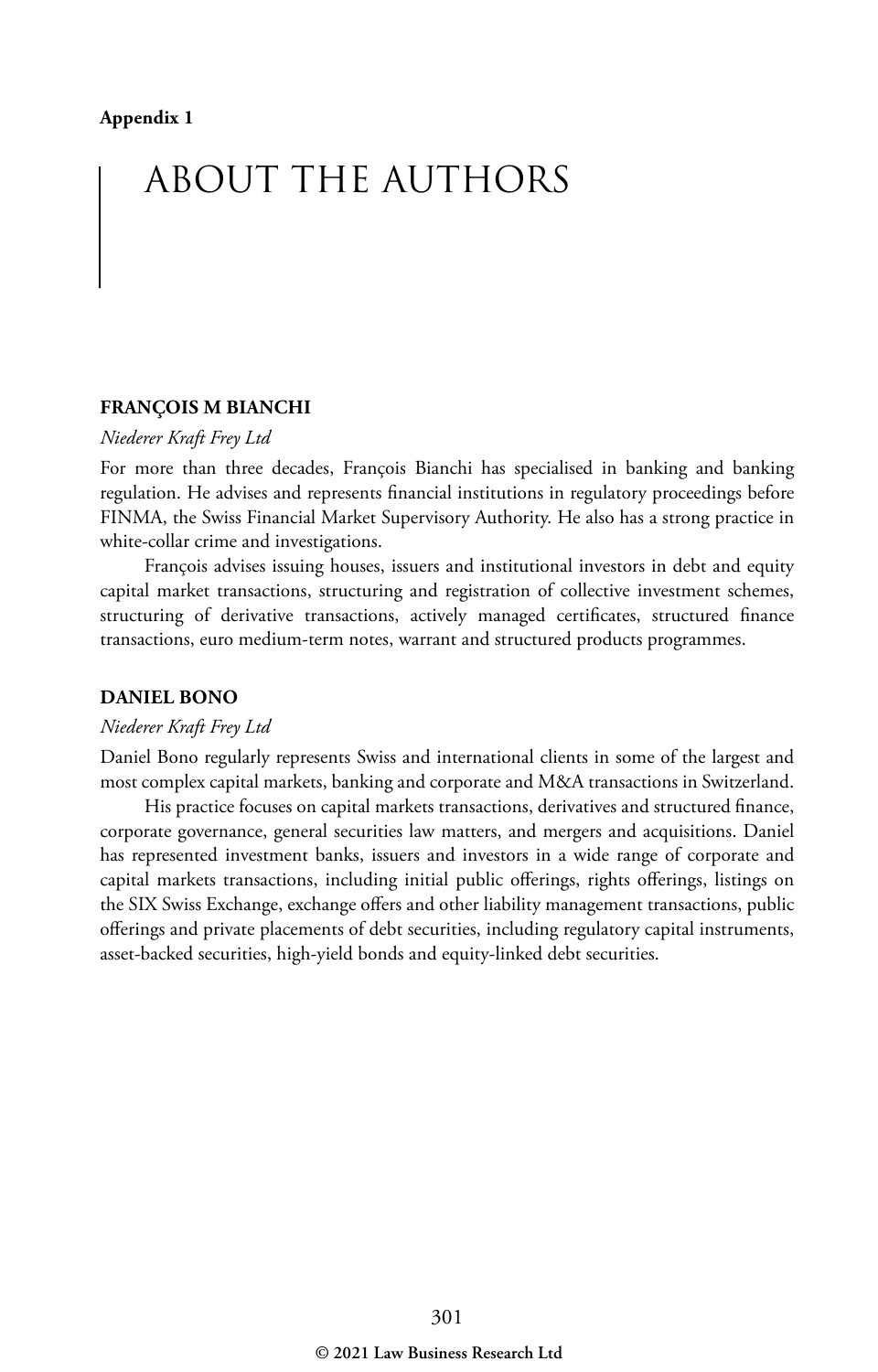#### **TILL SPILLMANN**

#### *Niederer Kraft Frey Ltd*

Till Spillmann specialises in large and complex international and domestic private and public M&A, capital markets and corporate finance transactions. In addition, he advises on corporate governance and other corporate and commercial law matters.

During the past decade, Till has built remarkable expertise in advising private equity firms and corporate organisations on M&A transactions, including public to private transactions and subsequent corporate reorganisation topics. Till regularly advises underwriters and issuers on all aspects of capital market transactions, with a focus on equity capital market transactions, such as initial public offerings and rights offerings. Till's practice also includes advising lenders, borrowers and private equity sponsors on complex financing transactions, in particular acquisition, leveraged, syndicated and real estate financing transactions.

#### **ANDREA GIGER**

#### *Niederer Kraft Frey Ltd*

Andrea Giger's practice focuses on complex international and domestic private and public M&A, capital markets and corporate finance transactions. She also advises on general securities regulation and other corporate and commercial law matters.

Andrea has extensive experience in representing investment banks and issuers in a wide range of capital market transactions (equity and debt), including initial public offerings, rights offerings (including by way of private placements) and bonds. In addition, Andrea also has expertise in advising corporates and private equity investors on (the structuring of) domestic and cross-border public and private M&A transactions across various industries and sectors, including public to private transactions and related corporate reorganisation issues. Her practice also includes advising clients (including listed companies) on general corporate and commercial law matters, such as the negotiation of joint ventures, shareholders' agreements, corporate reorganisations (such as mergers, asset transfers and contributions), capital increases and disclosure and other obligations of listed companies. Furthermore, Andrea advises borrowers and lenders on domestic and cross-border debt financing transactions.

#### **NIEDERER KRAFT FREY LTD**

Bahnhofstrasse 53 8001 Zurich Switzerland Tel: +41 58 800 8000 Fax: +41 58 800 8080 francois.m.bianchi@nkf.ch daniel.bono@nkf.ch andrea.giger@nkf.ch till.spillmann@nkf.ch www.nkf.ch